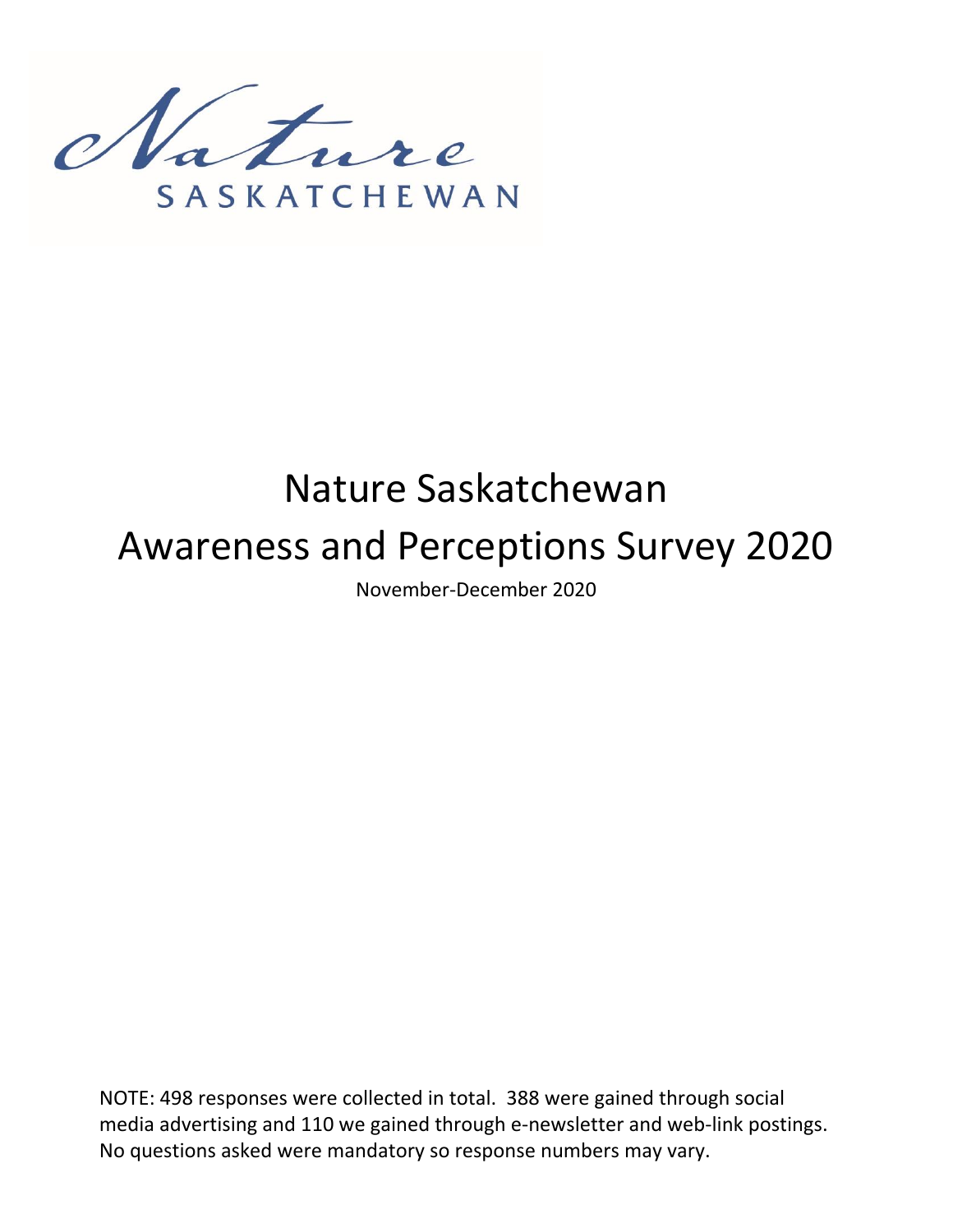Q1. To confirm, in which area of the province do you currently live?

| <b>Far North Central</b> | 2   |
|--------------------------|-----|
| <b>Far North West</b>    | 1   |
| North West               | 22  |
| North Central            | 21  |
| North East               | 12  |
| <b>Central West</b>      | 28  |
| <b>Central East</b>      | 42  |
| South West               | 27  |
| South Central            | 42  |
| South East               | 44  |
| Saskatoon or Regina      | 227 |
| None of the above        | 26  |

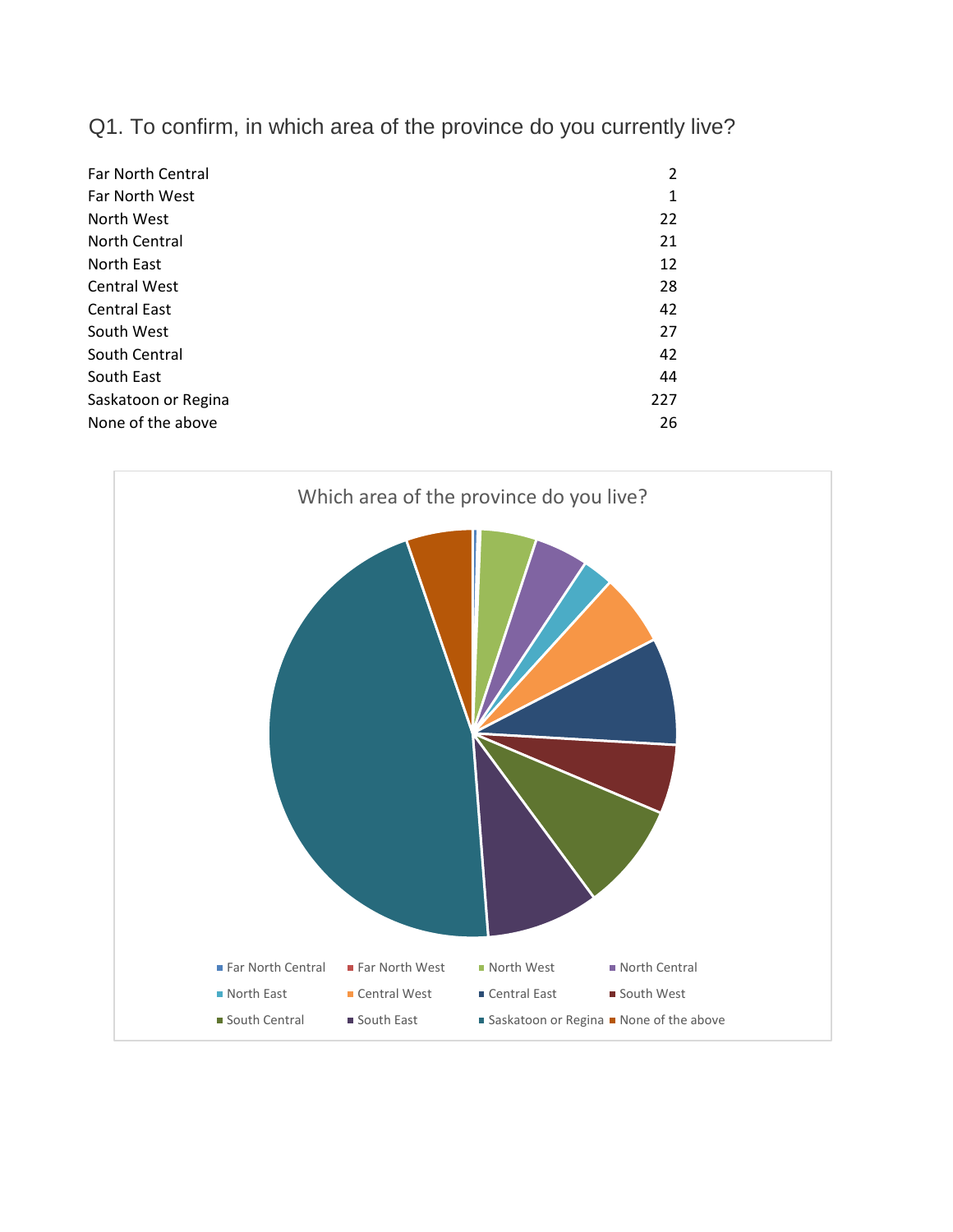Q2. Into which of the following age ranges do you fall?



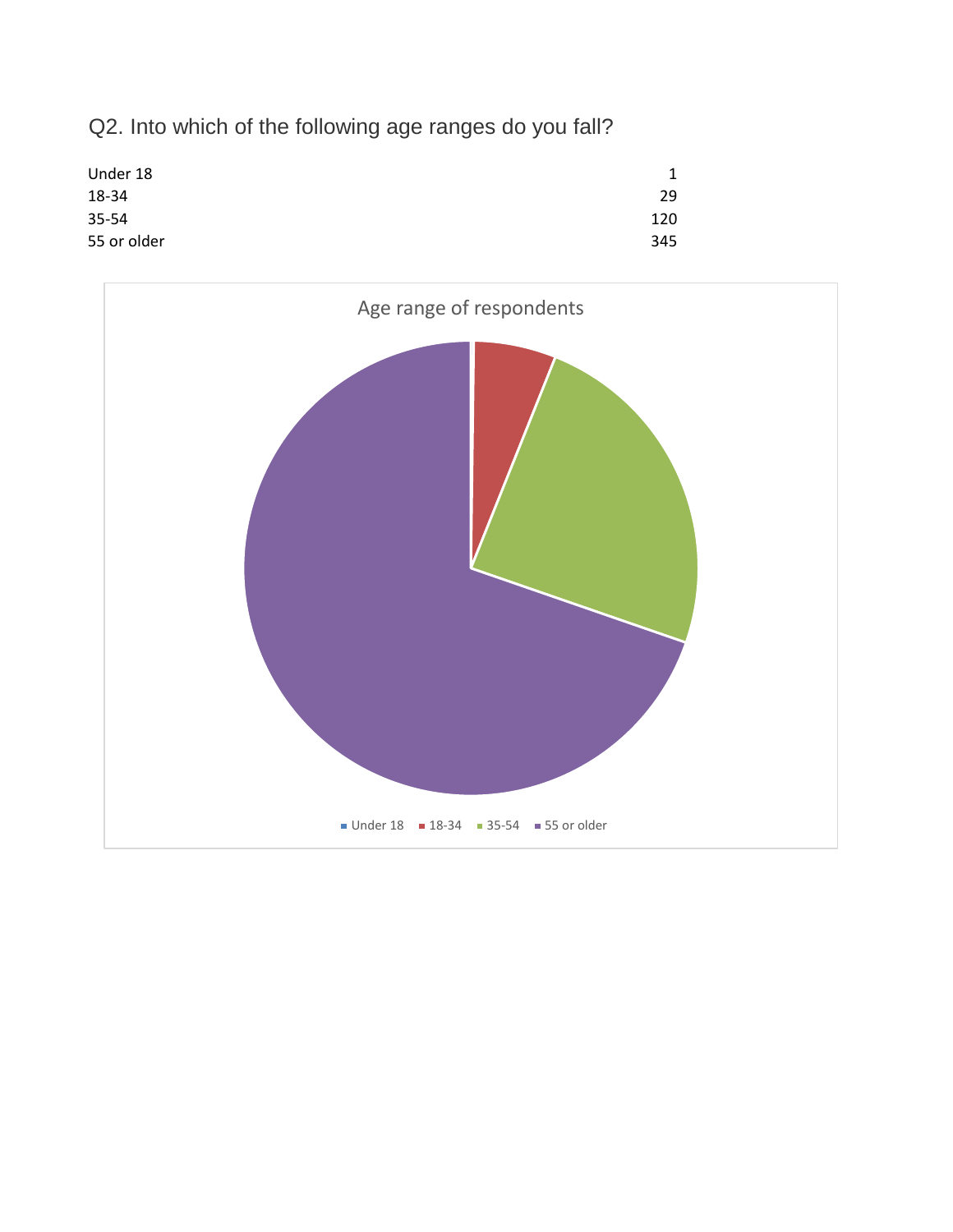Q3. Before now, have you heard of Nature Saskatchewan?



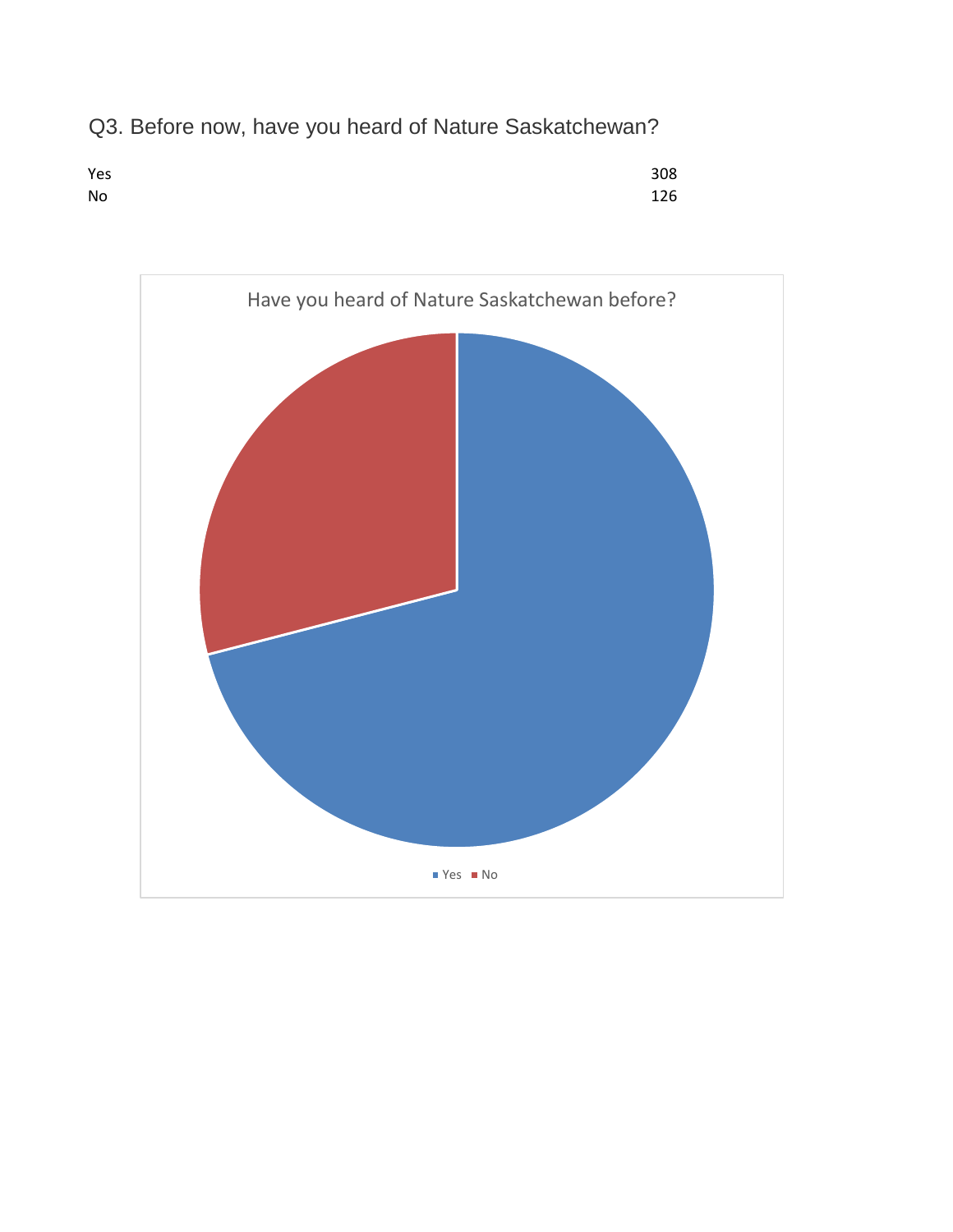# Q4. What first comes to mind when you think of Nature Saskatchewan? We are interested in your top of mind answers. (answers compiled)

| Birds/birdwatching                                    | 57  |
|-------------------------------------------------------|-----|
| Wildlife/nature/landscapes/general SK nature          | 132 |
| Environmental/conservation advocacy                   | 125 |
| Programming (SOS, LMBO)                               | 25  |
| Education                                             | 35  |
| Nature photos/information through social media and/or |     |
| website/newsletter (communication about Nature in SK) | 37  |
| Events (in person and online)                         | 8   |
| Blue Jay/publications                                 | q   |

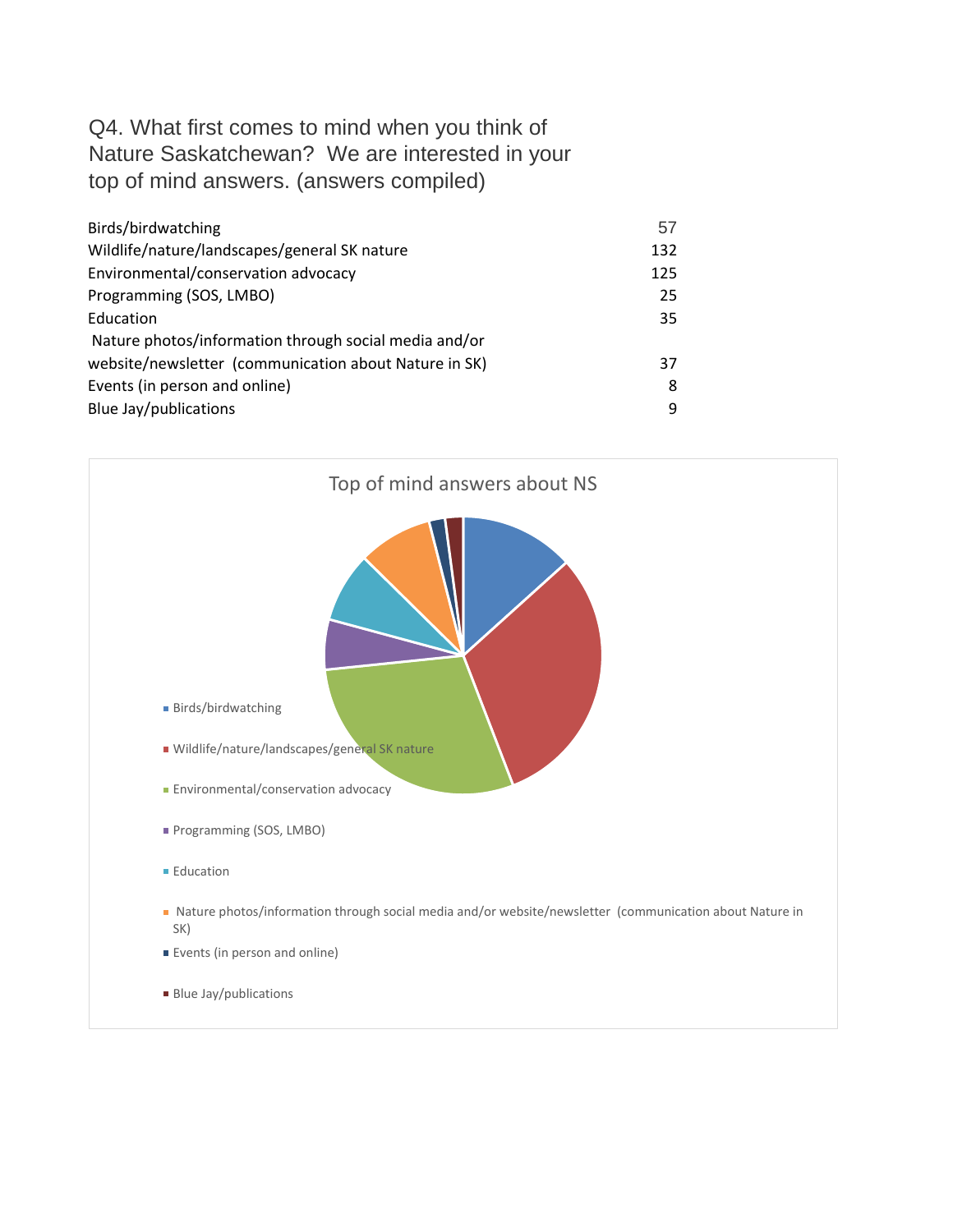#### **Notable comments from Q4:**

° Number or small projects; not aggressive; not strong on advocacy

° Conservation of Sk active plants birds and animals. Land keepers.

° Pictures of critters and scenery with tidbits of information. A place to get answers on some of those above things.

° No idea what Nature SK is about, which is why I'm here. I HOPE you would be about saving native grass.

° Learning about animals and plants of Saskatchewan.

Opportunities to be in nature but more than camping.

° That you are stewards of keeping the nature in our province protected and healthy

° An organization interested in wildlife, working with landowners to help create and maintain habitat. An organization that listens to stakeholders to help them educate themselves and others.

° Protection & respect for natural places & all species that share the planet with us. No hunting areas.

° It's an important organization.

° I like the idea that someone cares about nature because I am worried about how is being lost

° Respect what you do, Would be a cool place to work and Nature

° Conservation, education, accessible experiences

° A website that posts interesting facts of nature that occur in Sask.

° Established organization promoting nature conservation and enjoyment

° Land and animals left to exist in harmony without man upsetting the balance

° Tree huggers concerned with protection of our native flora and fauna

° Advocacy for nature. An umbrella organization that can be a voice for nature. Increase awareness of "needs" of natural systems and organisms

° Saving community pastures

Expanding cities devouring up land!

° Knowledgeable about nature and geared towards sharing and educating.

° Interesting field trips

° Protecting birds, showing really cool wildlife photos on Facebook, showing landscapes, advocates

° Non profit, limited budget, educational aspects, community based

° Nice people. Good information. Welcoming events.

° Preserving our water and land through shared ideas, learning from each other, communication and help from government agencies that profit from use of land through taxes.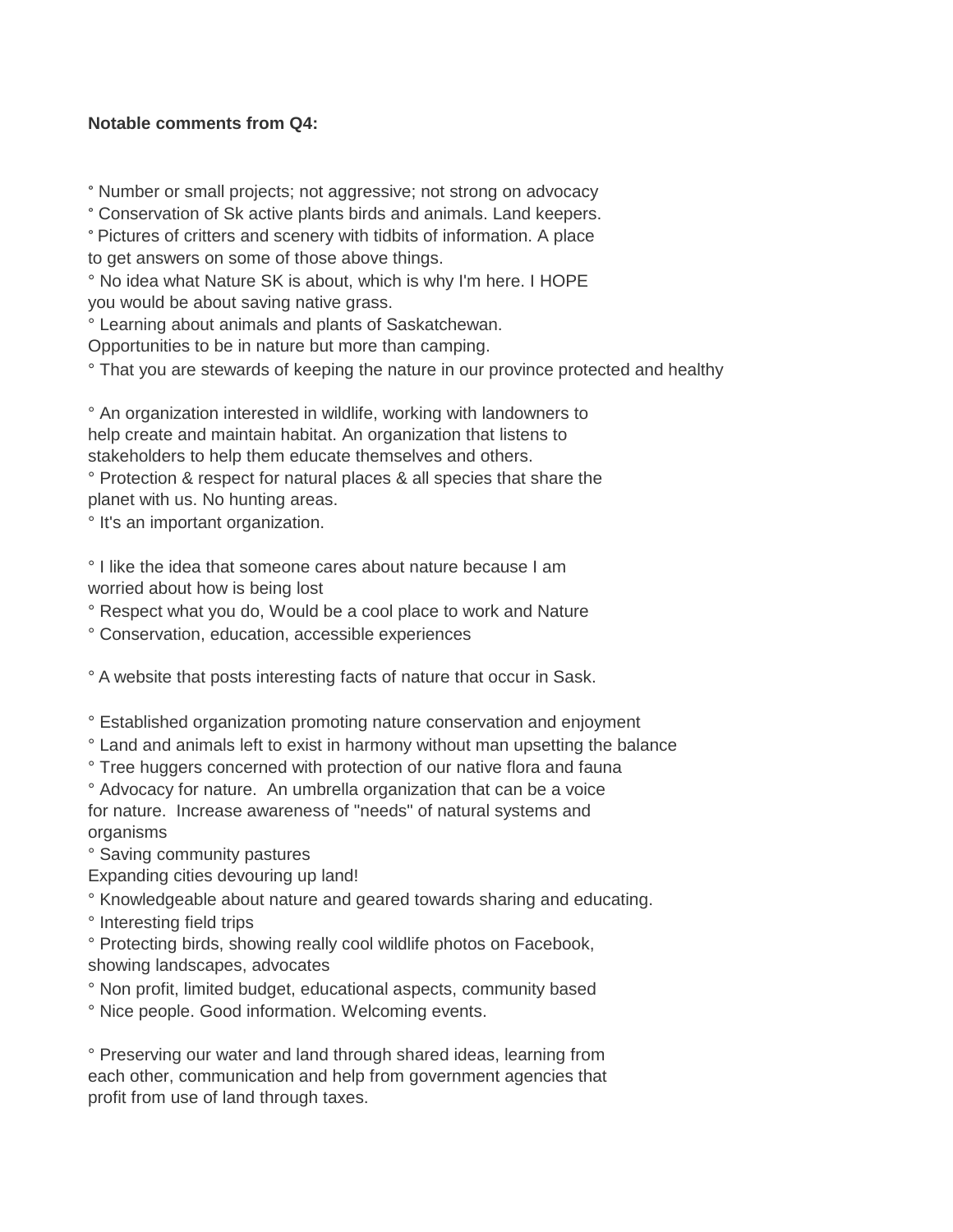° Loss of native prairie and wetlands and all natural habitat , we need to get the message out that regenerative agriculture is the future it would help to preserve these systems rather than destroy them.

- ° Community
- ° Passionate

° Provincial organization with little direct relevance to me in terms of activities but I still want to support

° Supporting Saskatchewan's flora and fauna was what I thought before I had any real knowledge. NOW the first thing I think of is Beckie and her support when I started stepping up to the plate with Nature Moose Jaw. That page ends with a rainbow and pot of gold. ° Your information to make us all better aware!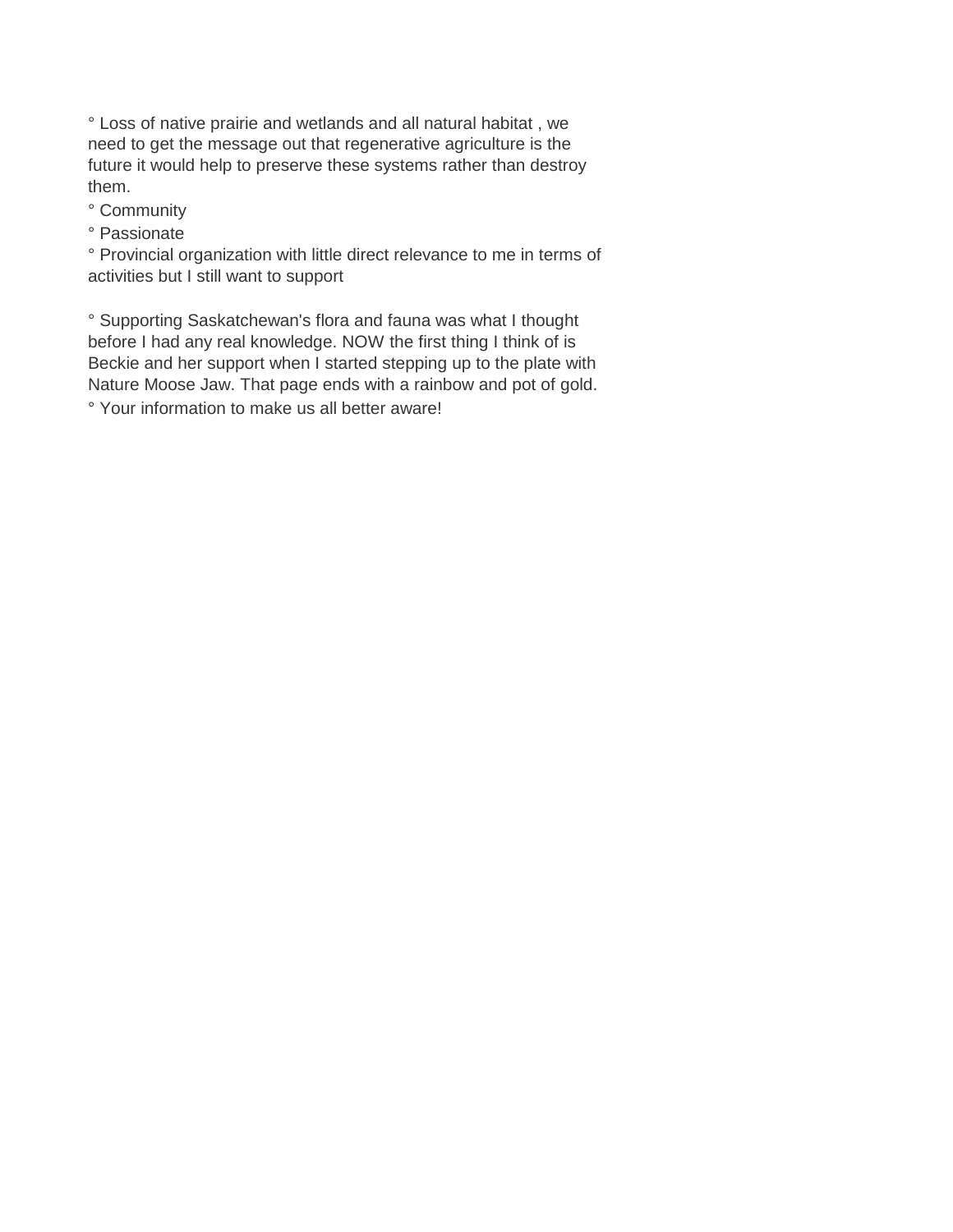## Q5. Where did you first hear of Nature Saskatchewan?

| Word of mouth             | 54  |
|---------------------------|-----|
| Social media              | 166 |
| Website                   | 26  |
| Web search                | 10  |
| School or career training | 18  |
| News/magazine             | 14  |
| Can't remember            | 92  |
| Other (please specify)    | 52  |



#### **Other (please specify)**

- · From Nature Regina.
- · Ever since I moved here
- · Just now on this site
- · I think it was at a public event
- · Bluejay was always in the house since childhood
- · Work. As a supplier years ago.
- · Not heard of it till now
- · This posting
- · Today
- · SaskCulture Agms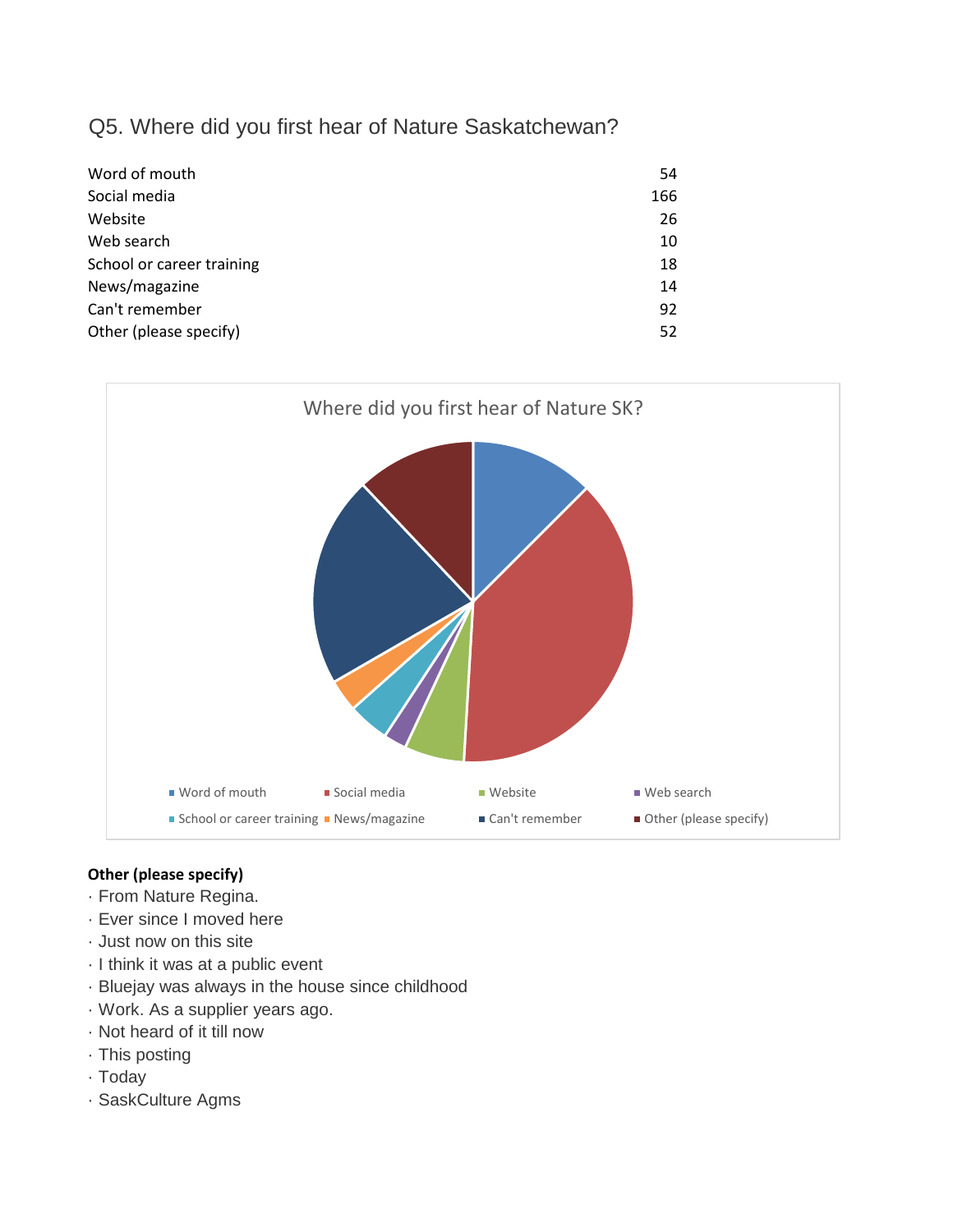- · A Christmas gift from grandparents
- · Facebook
- · Saskatchewan Archaeology Society and other archaeologists
- · Facebook

· So long ago I can't remember..My momsubscribed to the first Blue Jays, I have the complete set up to 2000 and sporadic since. As child I read it cover to cover.

- · A friend mentioned they participate
- · Instagram
- · Royal Sask Museum
- · Saskatoon Nature Society.
- · Just heard about it
- · Gardenscape Saskatoon Nature Society Booth
- · Saskatoon Nature Society
- · Years ago when I worked for department of parks, recreation and culture.
- · Info booth at one of the high schools
- · First joined in 1960's
- · I was a science teacher and am a rancher.
- ·Learned about NS through our local nature group
- · Use to work there as office assistant
- · At Seedy Saturday a year or two ago
- · Presentation at campground
- · Facebook
- ·Local nature society
- · A friend
- · Blue Jay
- · Saskatoon Natural History Society
- · A friend some 55 years ago.
- · saskatoon nature society
- · Brochures
- · Two of your employees rented a room from me one summer
- · Nature Regina..re your spring meets
- · my local chapter (natural history society)
- · girl guide info
- · worked for SKCDC, paid through NS
- · At a information table at an event in Wakamow Park.
- · Former staff member
- · Local Nature society
- · Saskatoon Natural History Society
- · As a child
- · Speaker event in Fort Qu'appelle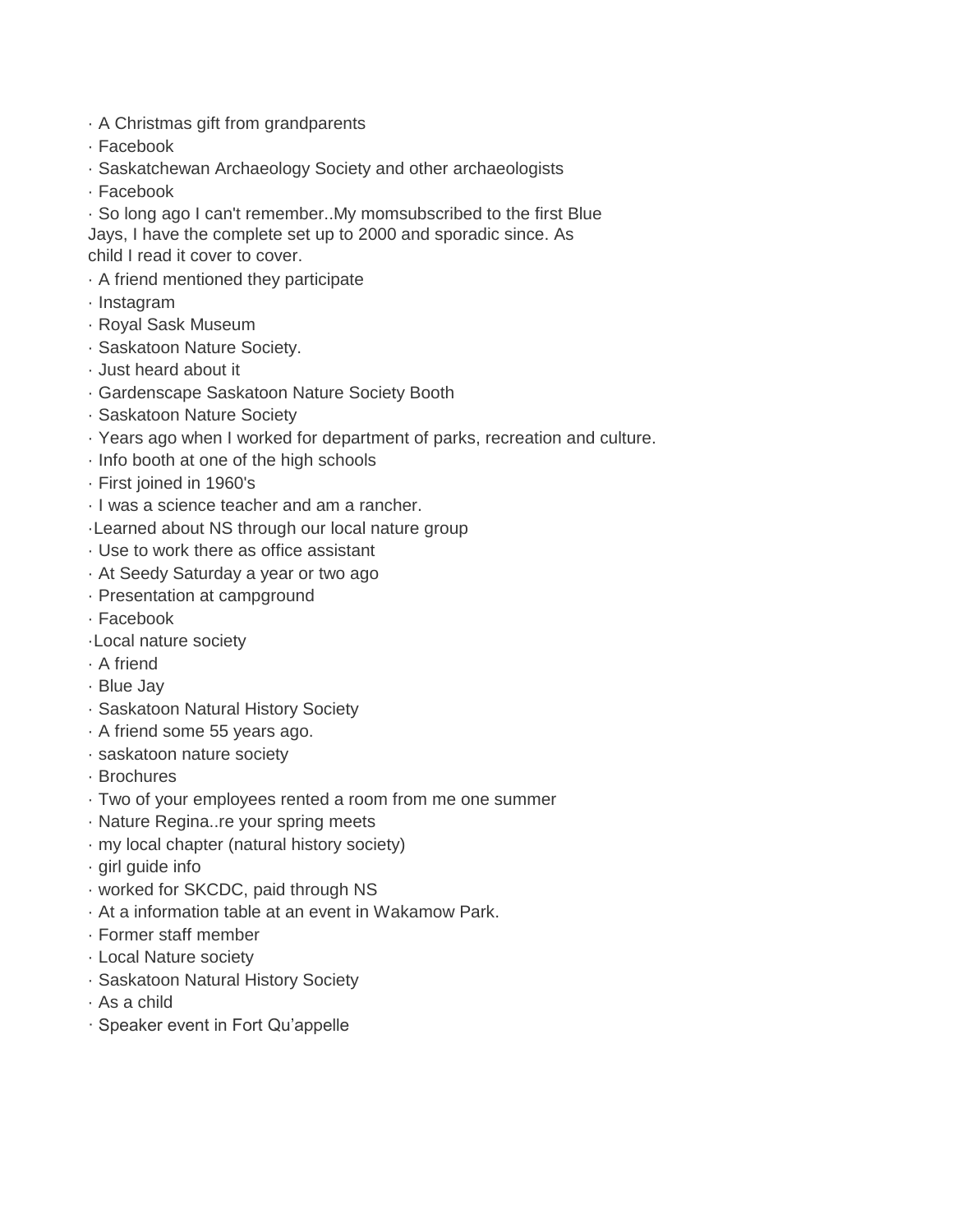# Q6. How familiar are you with Nature Saskatchewan?

| Very familiar       | 50  |
|---------------------|-----|
| Somewhat familiar   | 151 |
| Not so familiar     | 120 |
| Not at all familiar | 109 |

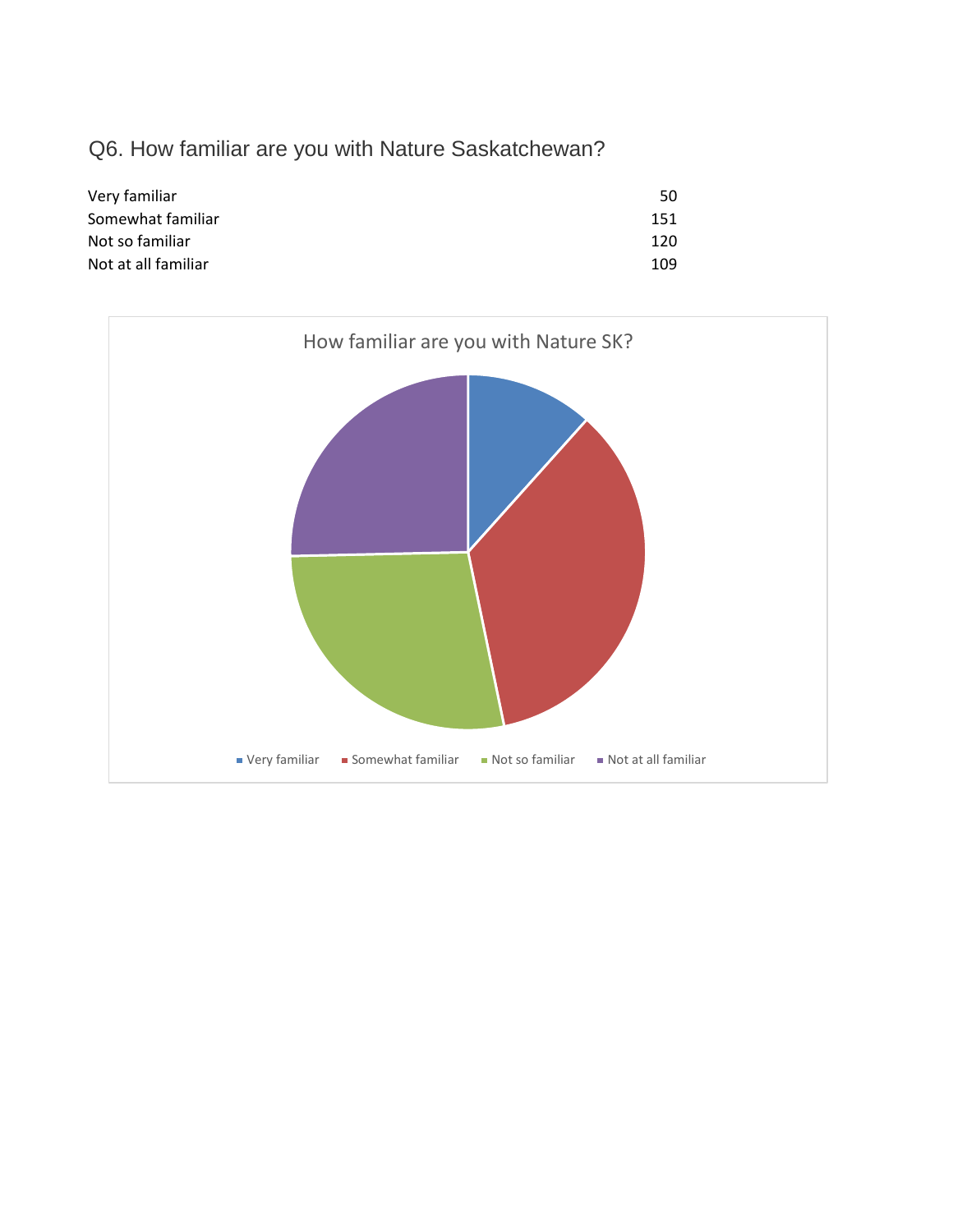# Q7. To the best of your knowledge, what type of organization is Nature Saskatchewan?

| Government run      |     |
|---------------------|-----|
| Private, non-profit | 273 |
| Private, for profit |     |
| Not sure            | 145 |

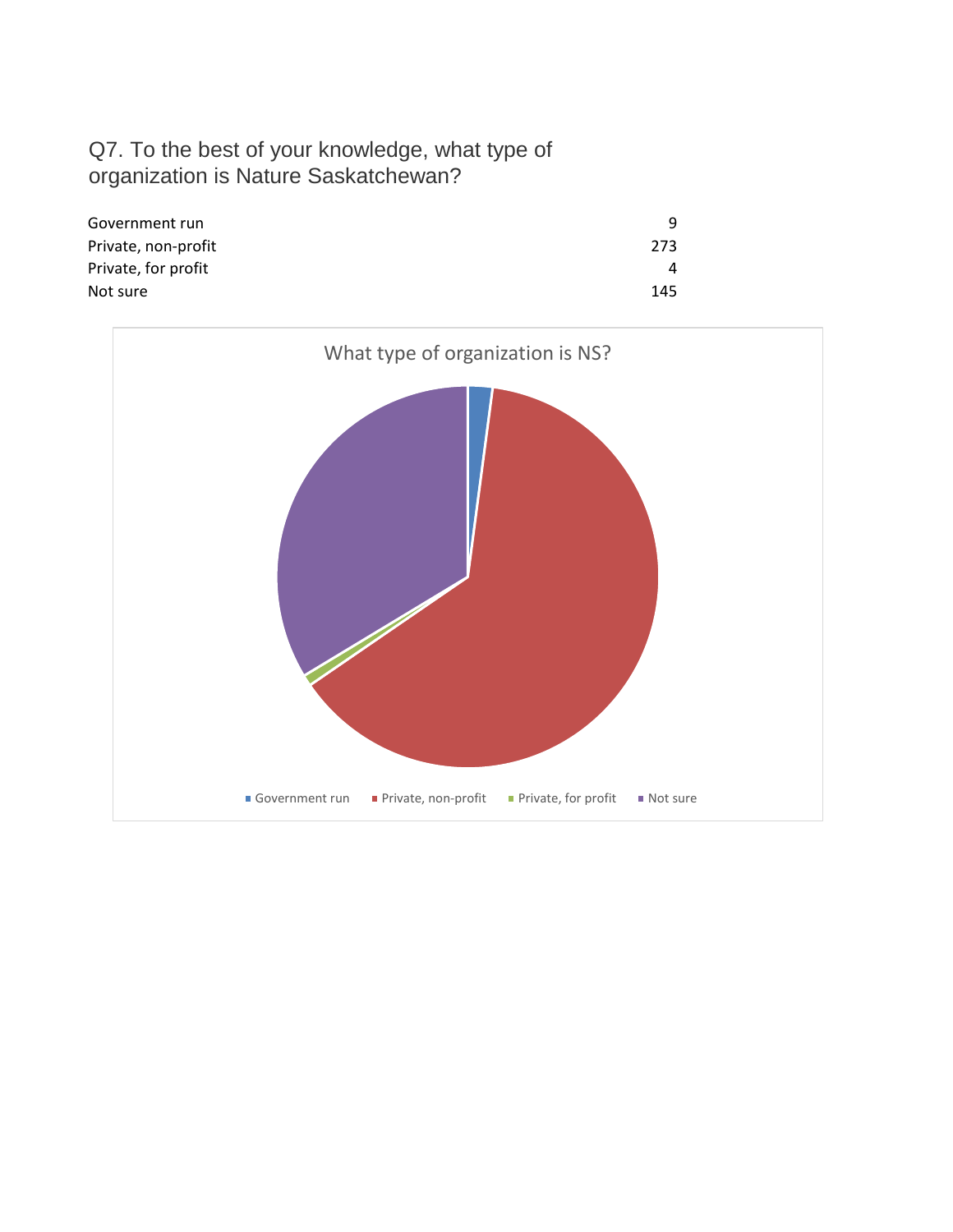## Q8. What is your level of interest in environmental and conservation initiatives in Saskatchewan?

| Very interested       | 263 |
|-----------------------|-----|
| Somewhat interested   | 126 |
| Not so interested     |     |
| Not at all interested |     |
| Not sure              |     |

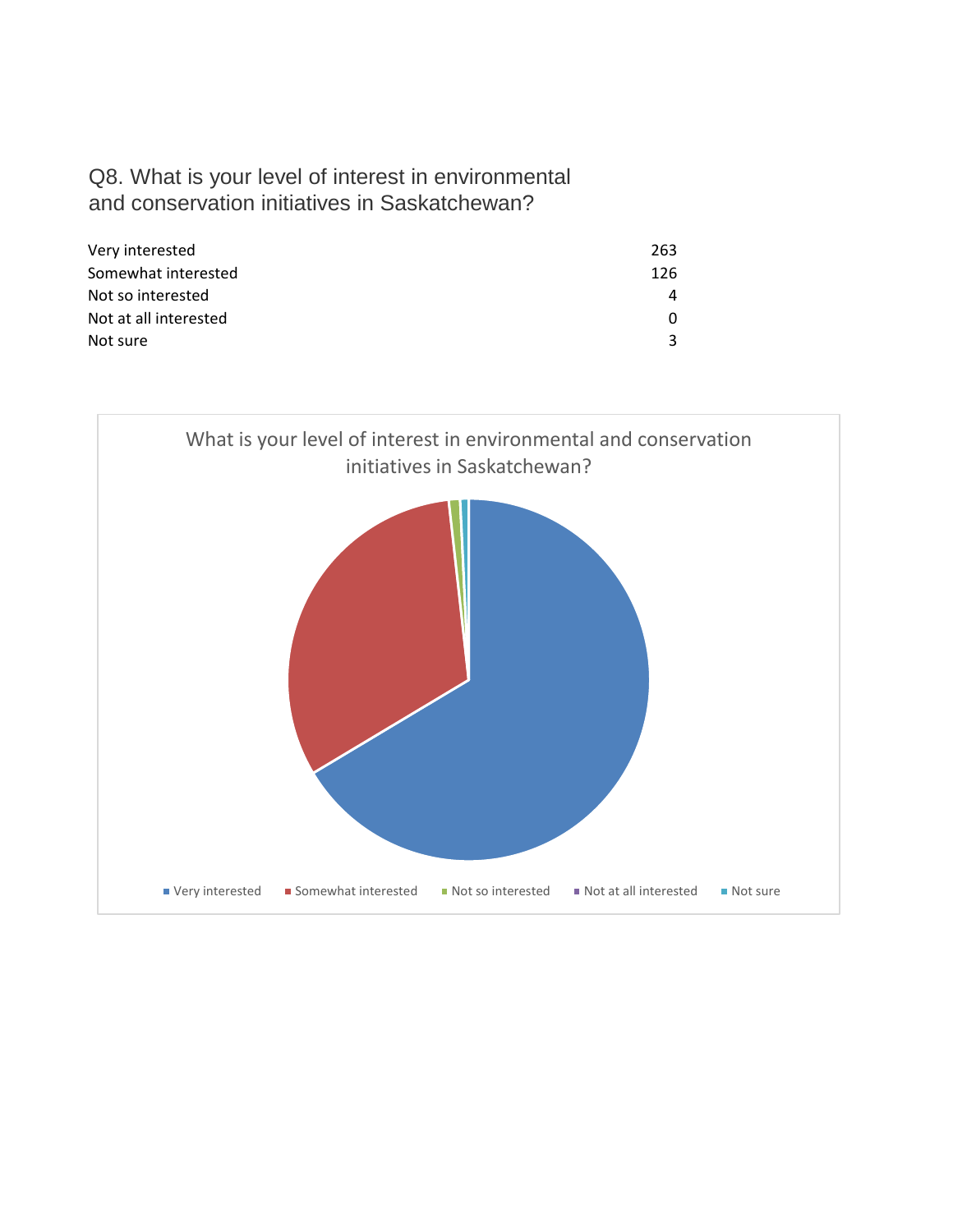Q9. How much do you agree of disagree with the following statements about Nature Saskatchewan?



How much do you agree of disagree with the following statements about Nature Saskatchewan?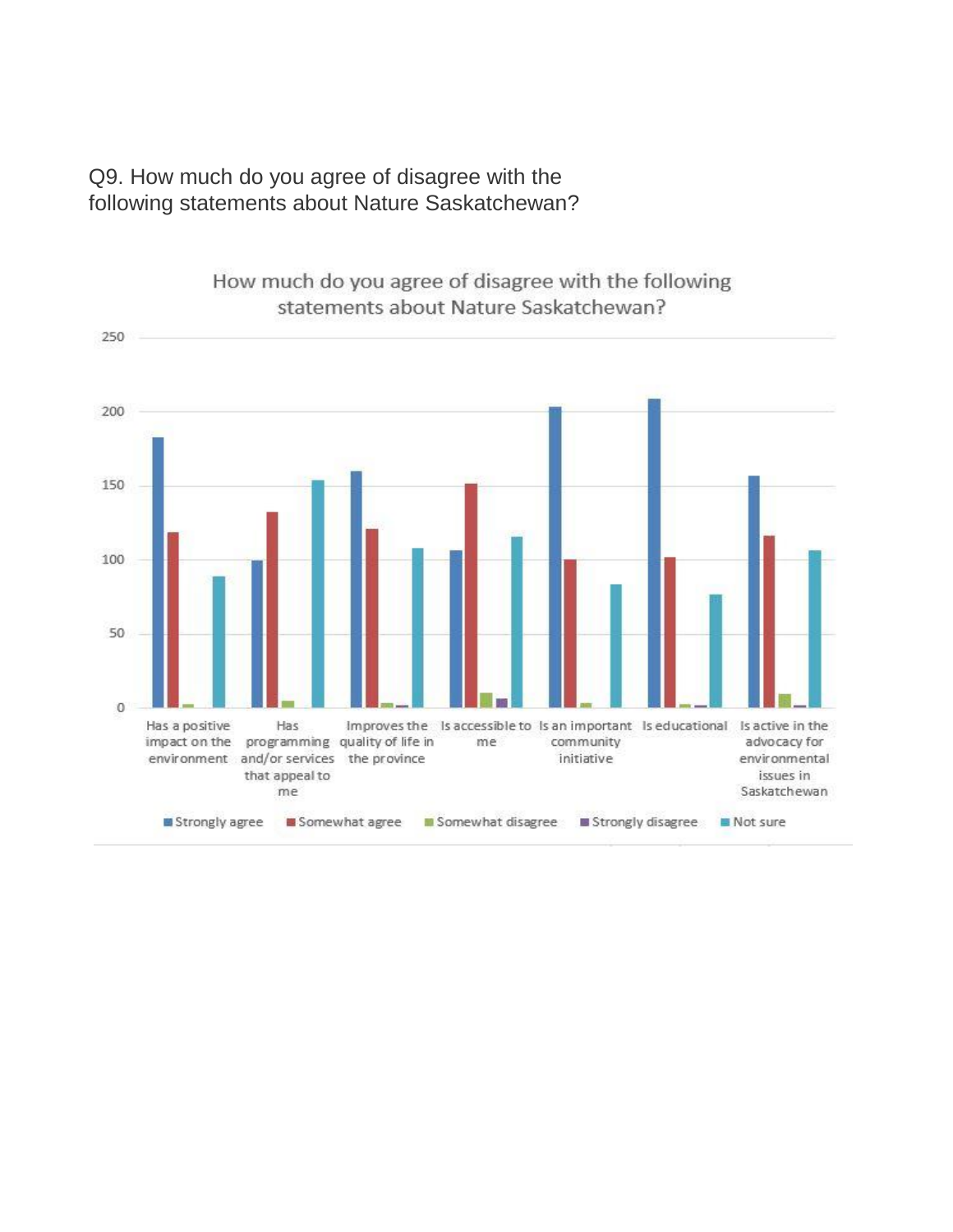#### **Other (please specify)**

· I have no idea who or what they are.

· I feel nature sask is a sleepy org, not strong or aggressive on advocacy. Too focused on education and not focused enough on habitat conservation and advocacy

- · Hadn't heard of it until this survey
- · Never heard of this, how would I know???
- · I am just learning about this. I need to know more! Very interested
- · I've never heard of your outfit
- · Just learned of it now and want to learn more
- · Don't know enough to continue.
- · needs to make wider use of interested volunteers outside of Regina
- · This is the first I've heard of your organization
- · Just finished saying I did not know of NS.
- · Had not heard of it prior to this survey
- · Had no knowledge of Nature Saskatchewan until now, but interested.
- · I live in Manitoba so it is hard for me to participate in in-person events.
- · I was unfamiliar with this group but feel any group that is working

to protect nature in our province is good

- · Frankly you dont hear much about the organization thru any media.
- · I grew up in saskatoon but had no idea nature sask existed until

midway through University

- · I have never head of this before now.
- · I haven't done enough research yet.
- · This is the second time I have not received Blue Jay for a prolonged period
- · important relationship between conservation professionals and private stakeholders
- · Only based on knowledge from previous screen
- ·I am disabled and cannot participate in any meetings or events where walking more than a short distance is required.
- · I have not heard strong statements about Climate Action needed.
- · Excellent organization. Needs to grow and be even more visible. Very important role and message in SK, now more than ever...
- · Assist authors of books and articles about Saskatchewan wildlife
- · I would like to very much be a member of Nature Sask. but there are not any close offices or programs in Weyburn.
- · More advocacy!!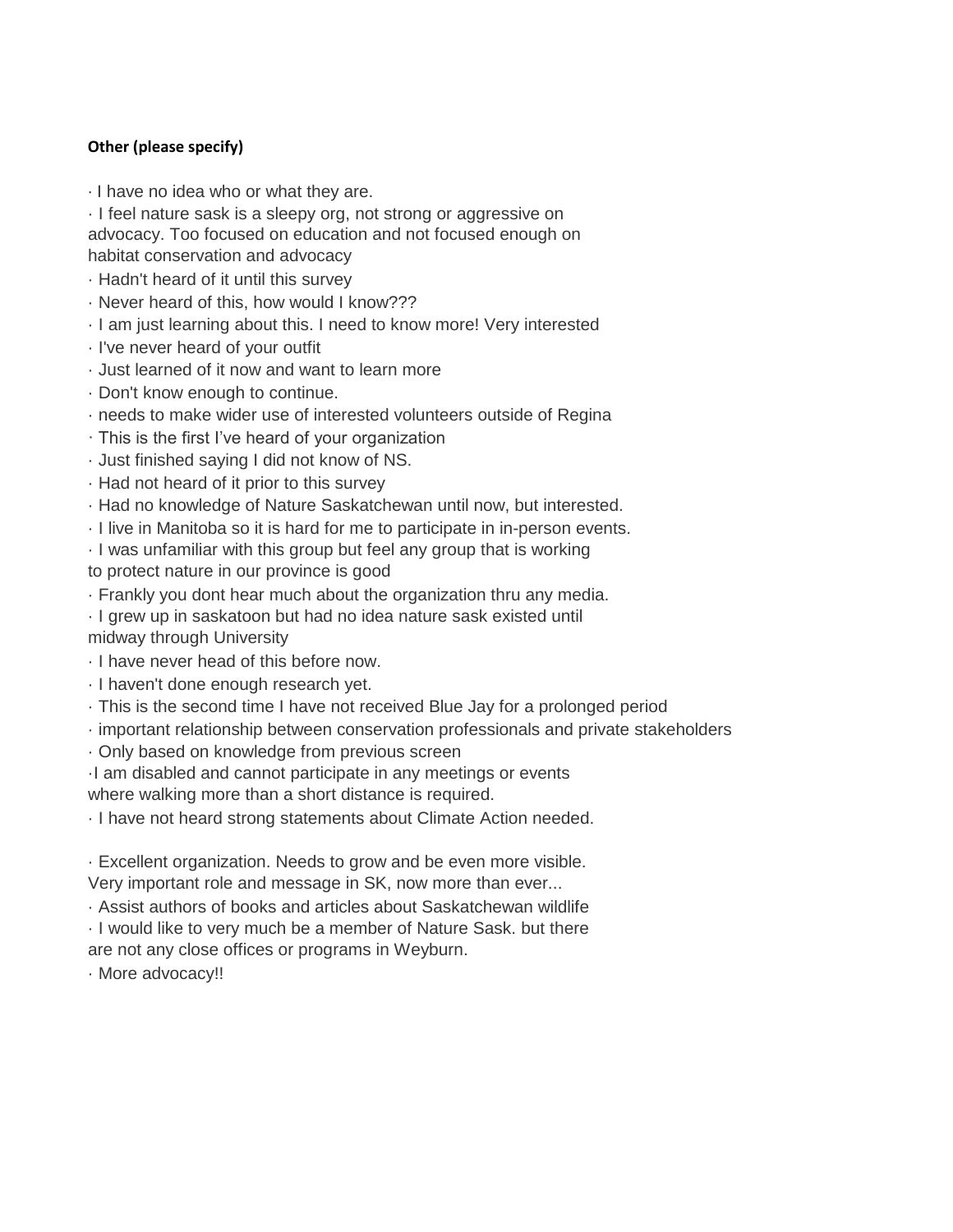Q10. Before completing the survey, did you know that the following programs are offered or supported by Nature Saskatchewan (select all that apply)

| Important Bird and Biodiversity Area program          | 172 |
|-------------------------------------------------------|-----|
| Last Mountain Bird Observatory                        | 198 |
| Margaret Skeel Graduate Student Scholarship           | 75  |
| Nature Quest                                          | 80  |
| <b>Nature Sanctuaries</b>                             | 136 |
| NatureHood programming                                | 39  |
| Stewards of Saskatchewan landowner engagement program | 149 |
| Publisher of nature related publications              | 167 |
| Membership program (Blue Jay magazine)                | 148 |
| None of the above                                     | 102 |

#### Prior knowledge of programs



- **Important Bird and Biodiversity Area program**
- **Last Mountain Bird Observatory**
- **Margaret Skeel Graduate Student Scholarship**
- Nature Quest
- Nature Sanctuaries
- NatureHood programming
- Stewards of Saskatchewan landowner engagement program
- **Publisher of nature related publications**
- Membership program (Blue Jay magazine)
- None of the above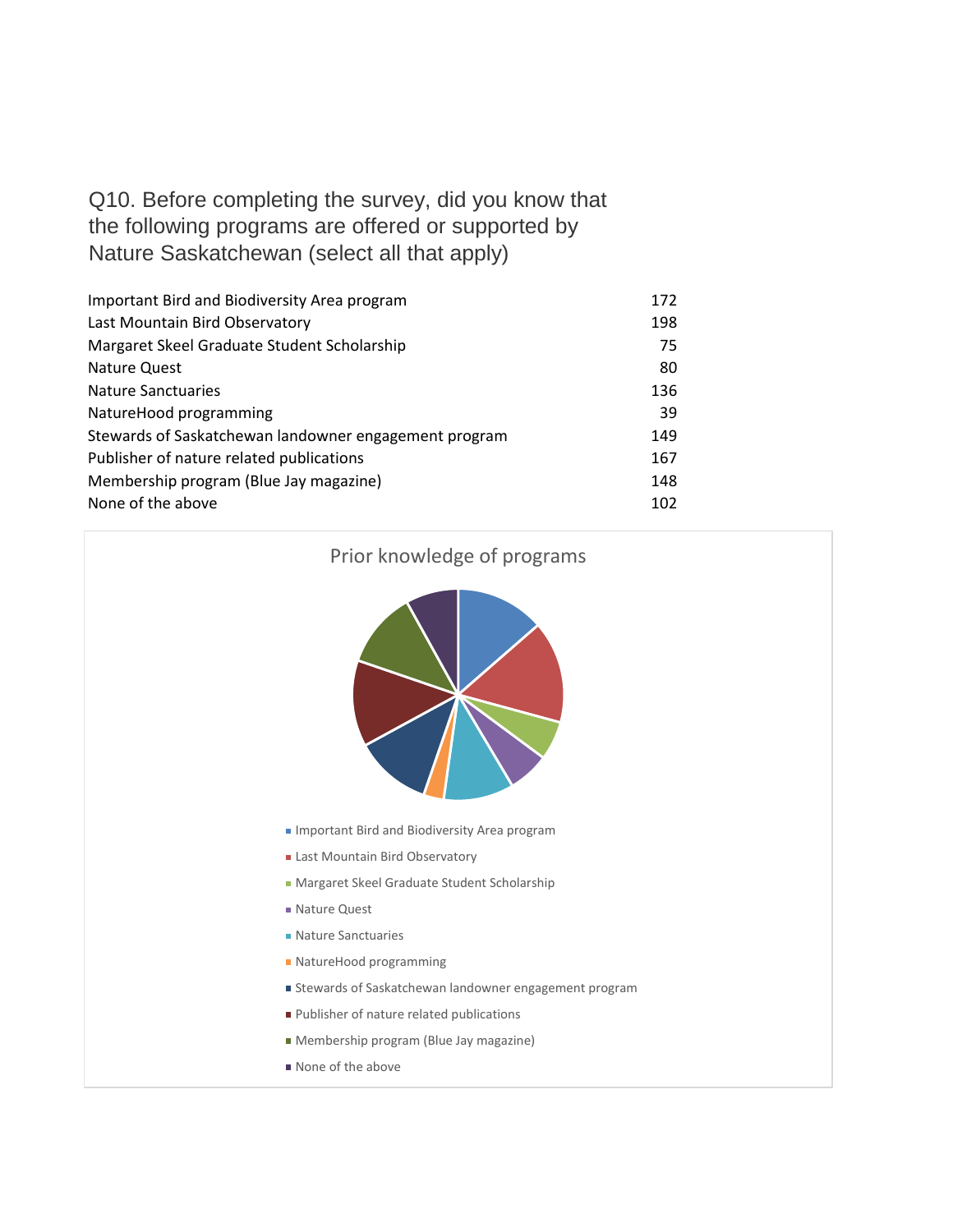# Q11. Have you ever...(select all that apply)

| Participated in a Nature Saskatchewan program | -97 |
|-----------------------------------------------|-----|
| Volunteered with Nature Saskatchewan          | 33  |
| <b>Neither</b>                                | 268 |

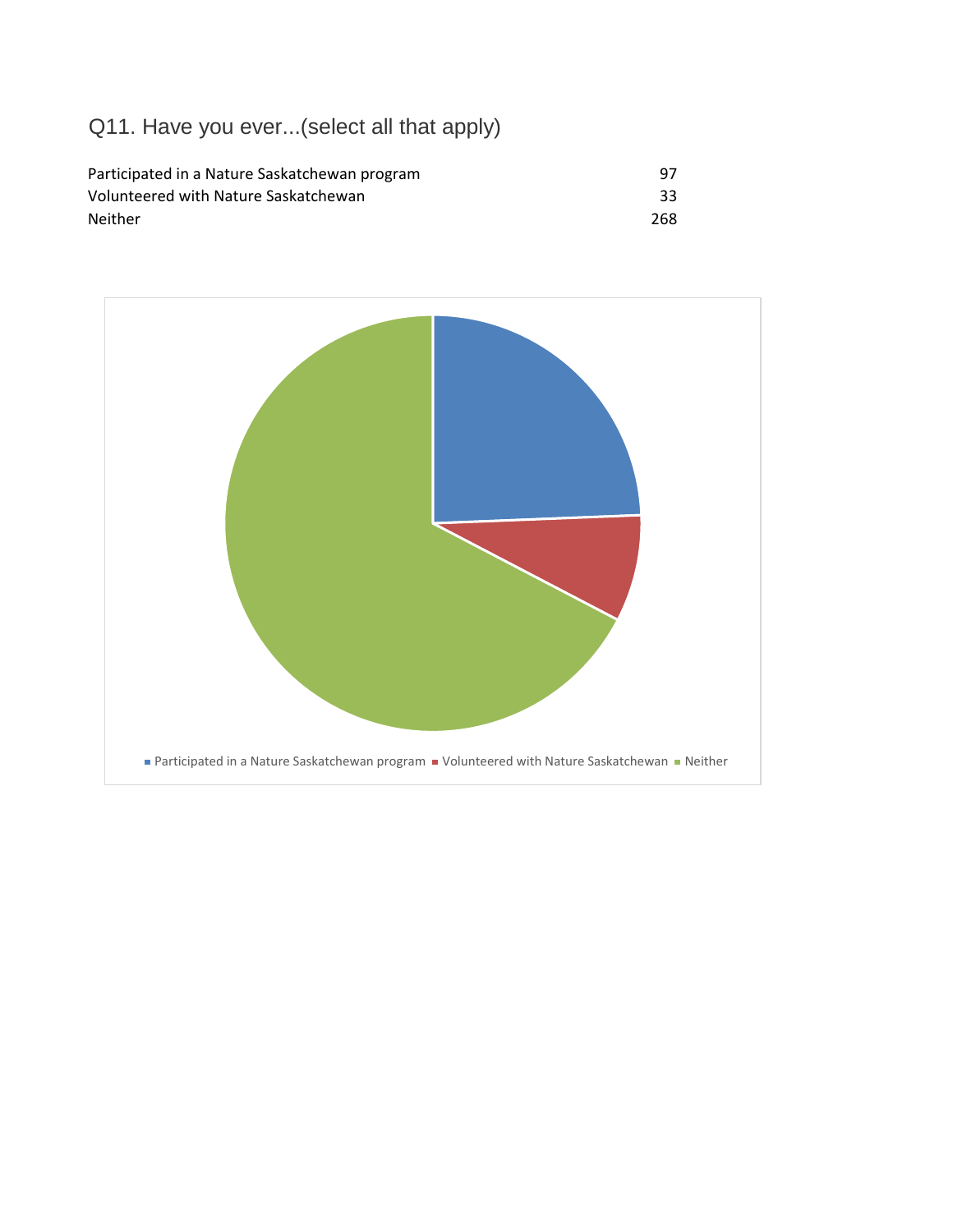# Q12. How interested would you be in learning more about the programs and services offered by Nature Saskatchewan?

| Very interested       | 178 |
|-----------------------|-----|
| Somewhat interested   | 167 |
| Not so interested     | つつ  |
| Not at all interested |     |

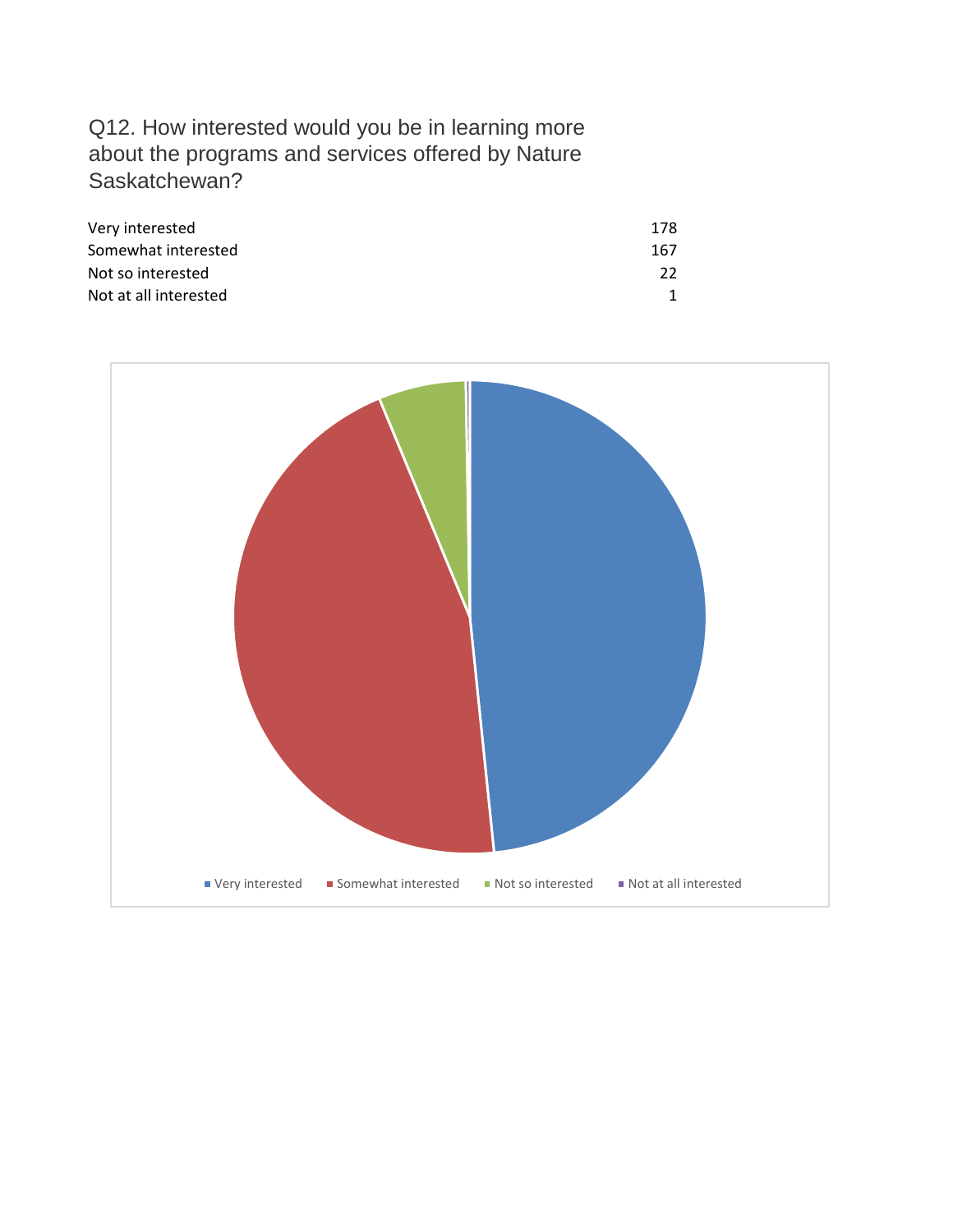# Q13. What types of programs or services that are offered by Nature Saskatchewan are you interested in learning more about?

| <b>Fundraising opportunities</b>         | 46  |
|------------------------------------------|-----|
| New or upcoming initiatives and programs | 220 |
| Petitions/call to action                 | 106 |
| Special events                           | 184 |
| Volunteer opportunities                  | 139 |
| Membership information                   | 119 |

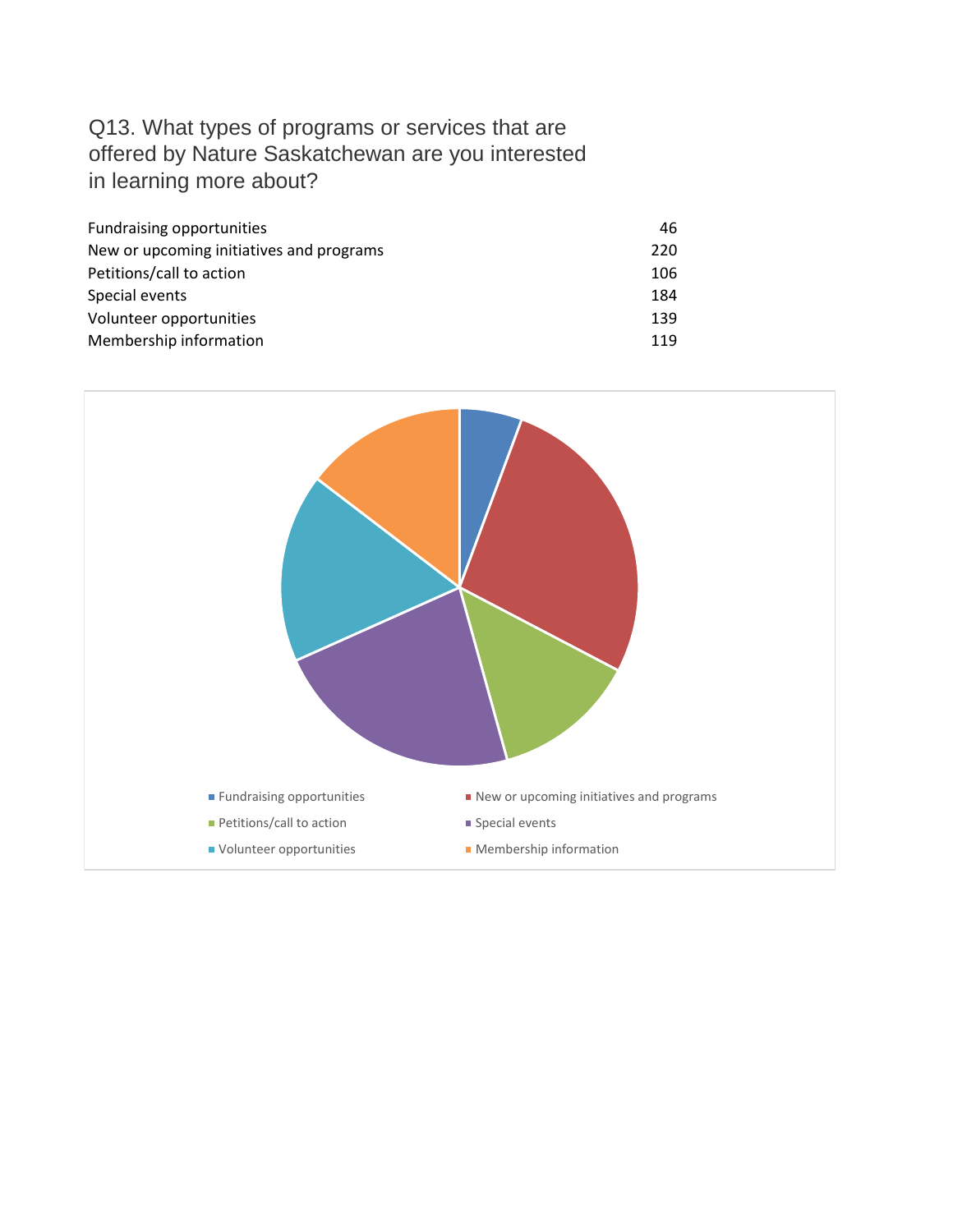## Q14. Have you heard of or read "Blue Jay", Nature Saskatchewan's journal of conservation and nature?

| Heard of it       | 81  |
|-------------------|-----|
| Read it           | 68  |
| I'm a subscriber  | 44  |
| None of the above | 171 |

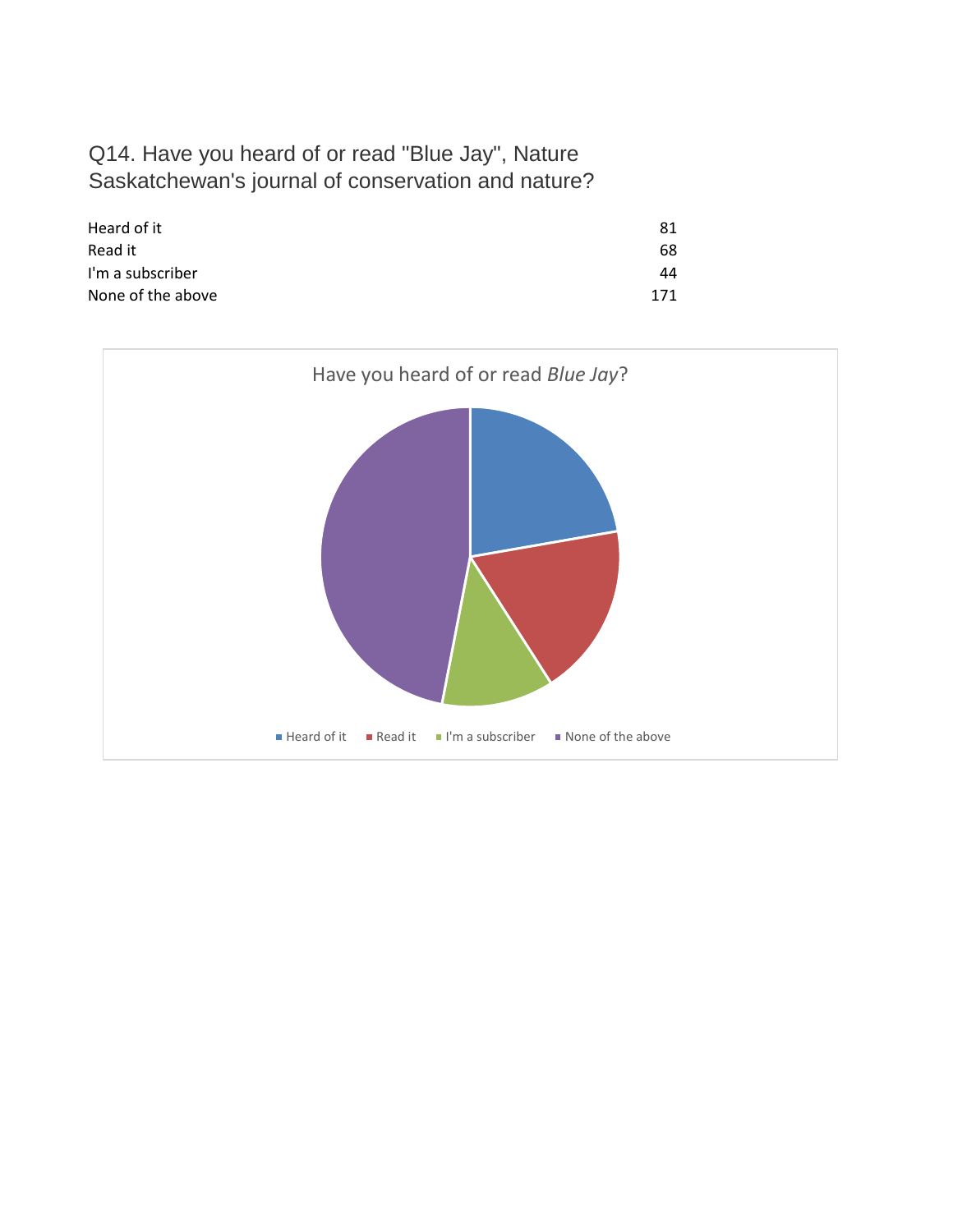# Q15. Through which of the following sources would you like to learn more about Nature Saskatchewan and its programs and services? (select all that apply)

| Local news/TV programming    | 104 |
|------------------------------|-----|
| Newspapers (print or online) | 91  |
| Pamphlets/brochures          | 70  |
| Radio                        | 72  |
| Social media                 | 275 |
| Website                      | 234 |
| Other (please specify)       | 28  |

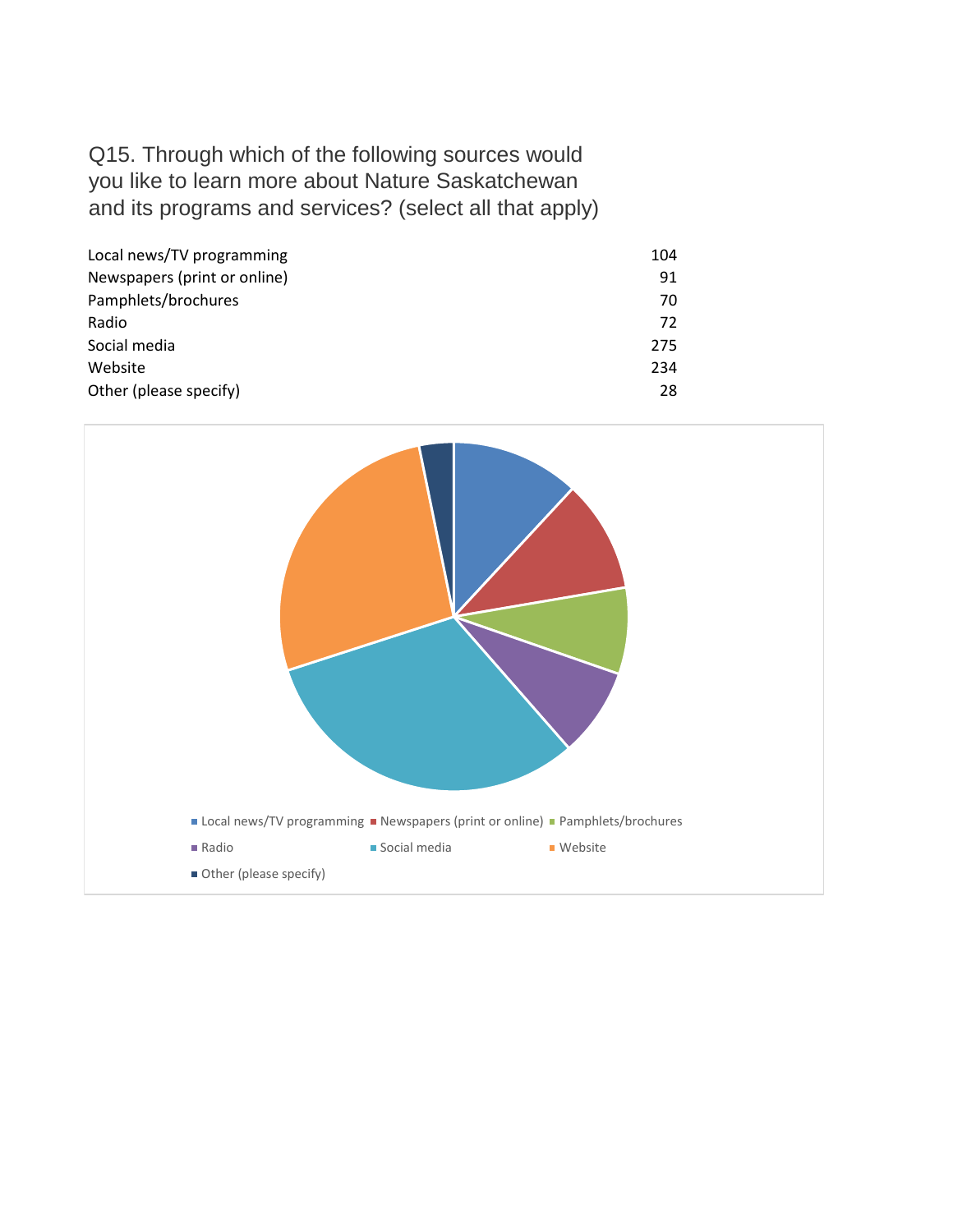#### **Other (please specify):**

- · Blue Jay magazine
- · School visits, community project involvement
- · In person presentations or events, when we can again!
- · Magazines
- · The more you put it out there the more interest will be generated. Use photography to intrigue people.
- · Publications like Blue Jay
- · Hear about NS initiatives through NS local societies
- · Only online materials.
- · Blue Jay
- · Native prairie reclamation workshop
- · Community Events
- · Mentioned or acknowleged within other conservation groups.
- · Field trips
- · Through local Nature, environmental societies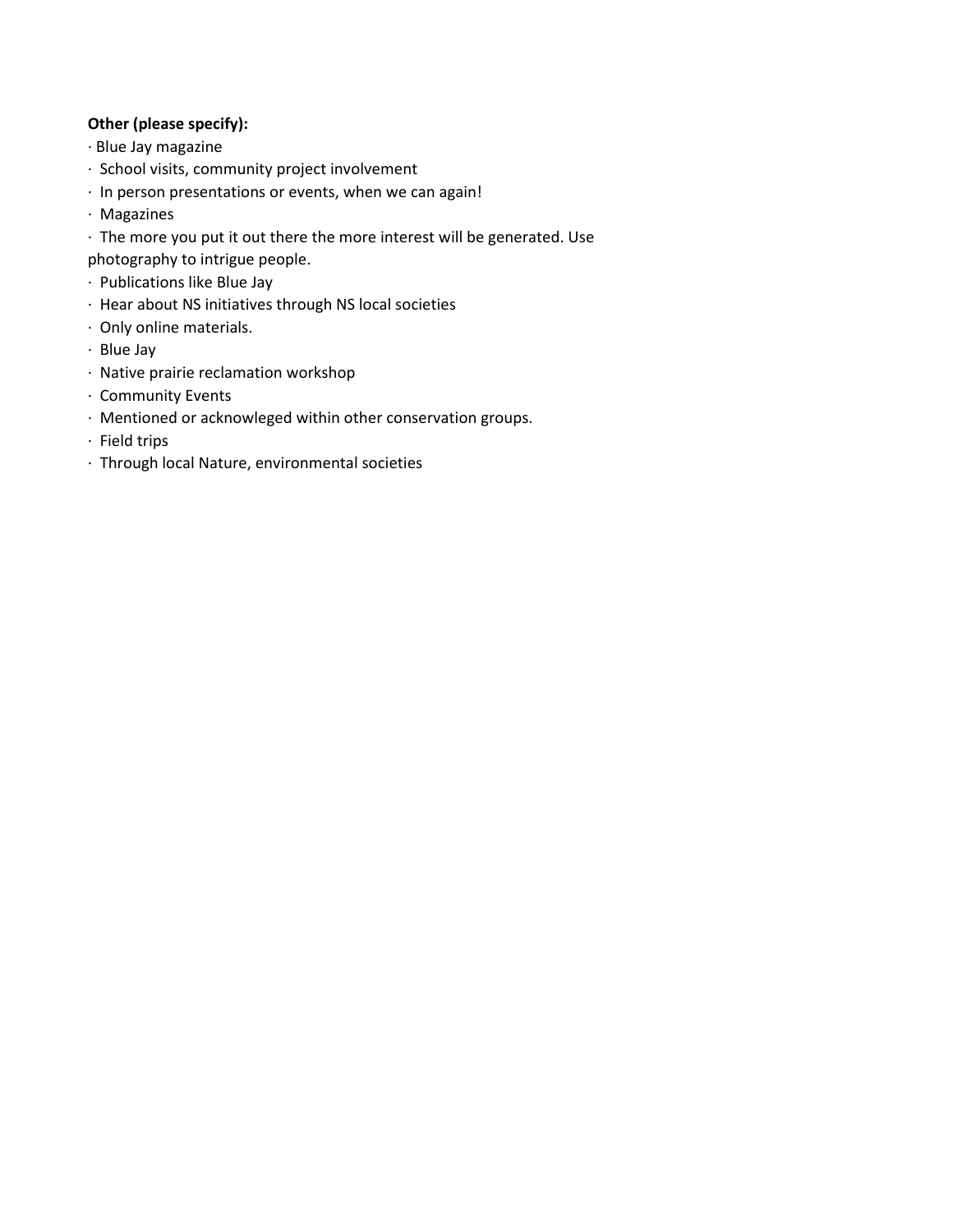Q16. Are you a current or former member of Nature Saskatchewan?

| Current member | 60  |
|----------------|-----|
| Former member  | 28  |
| <b>Neither</b> | 272 |

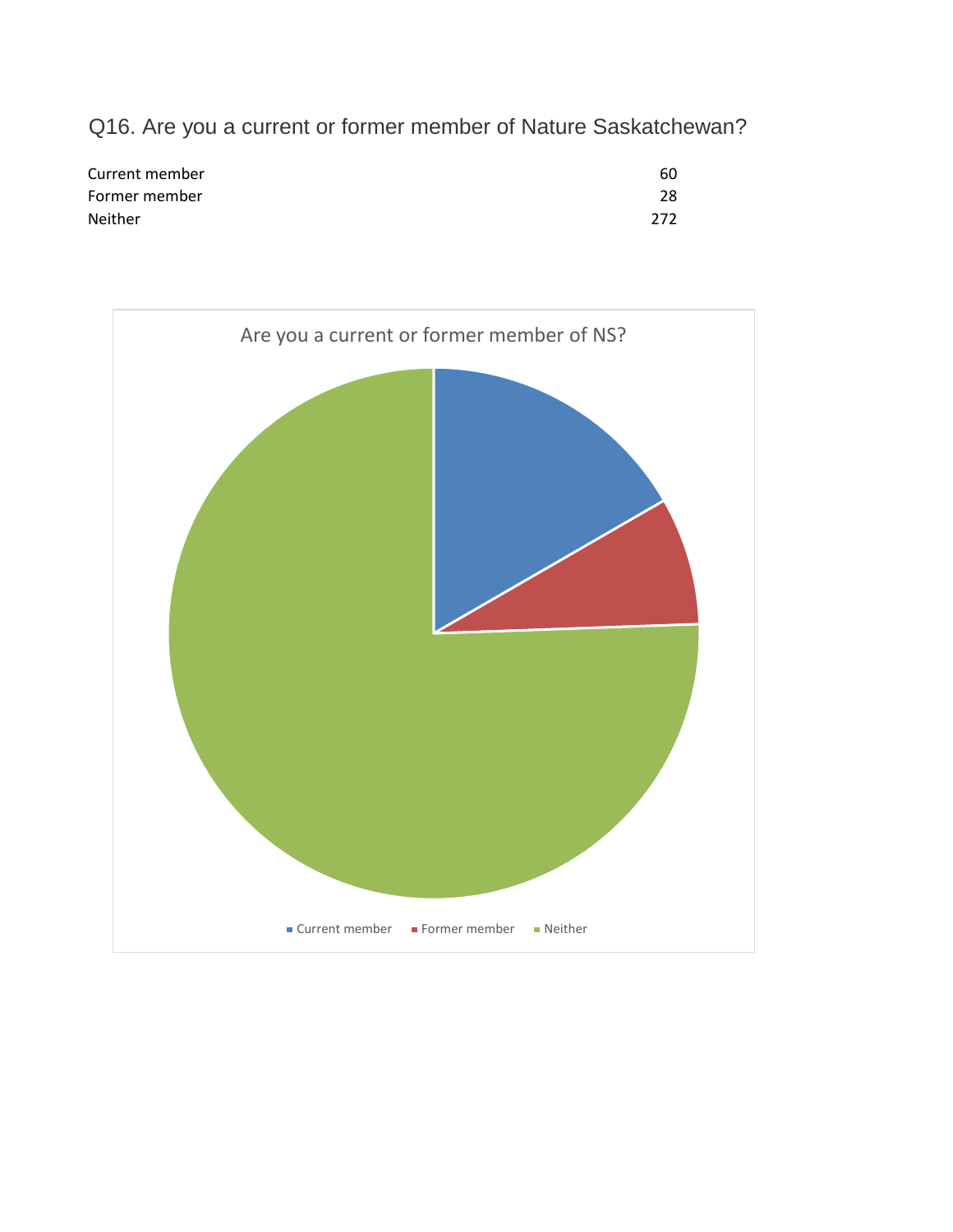# Q17. If you are a member of Nature Saskatchewan, why did you become a member of Nature Saskatchewan? (skip question if it does not apply)

| Belief in what the organization does/advocacy/want to support a good |               |
|----------------------------------------------------------------------|---------------|
| cause                                                                | 46            |
| Joined through a local society                                       | 11            |
| Joined because of professional interest                              | $\mathcal{P}$ |
| Blue Jay                                                             | Δ             |

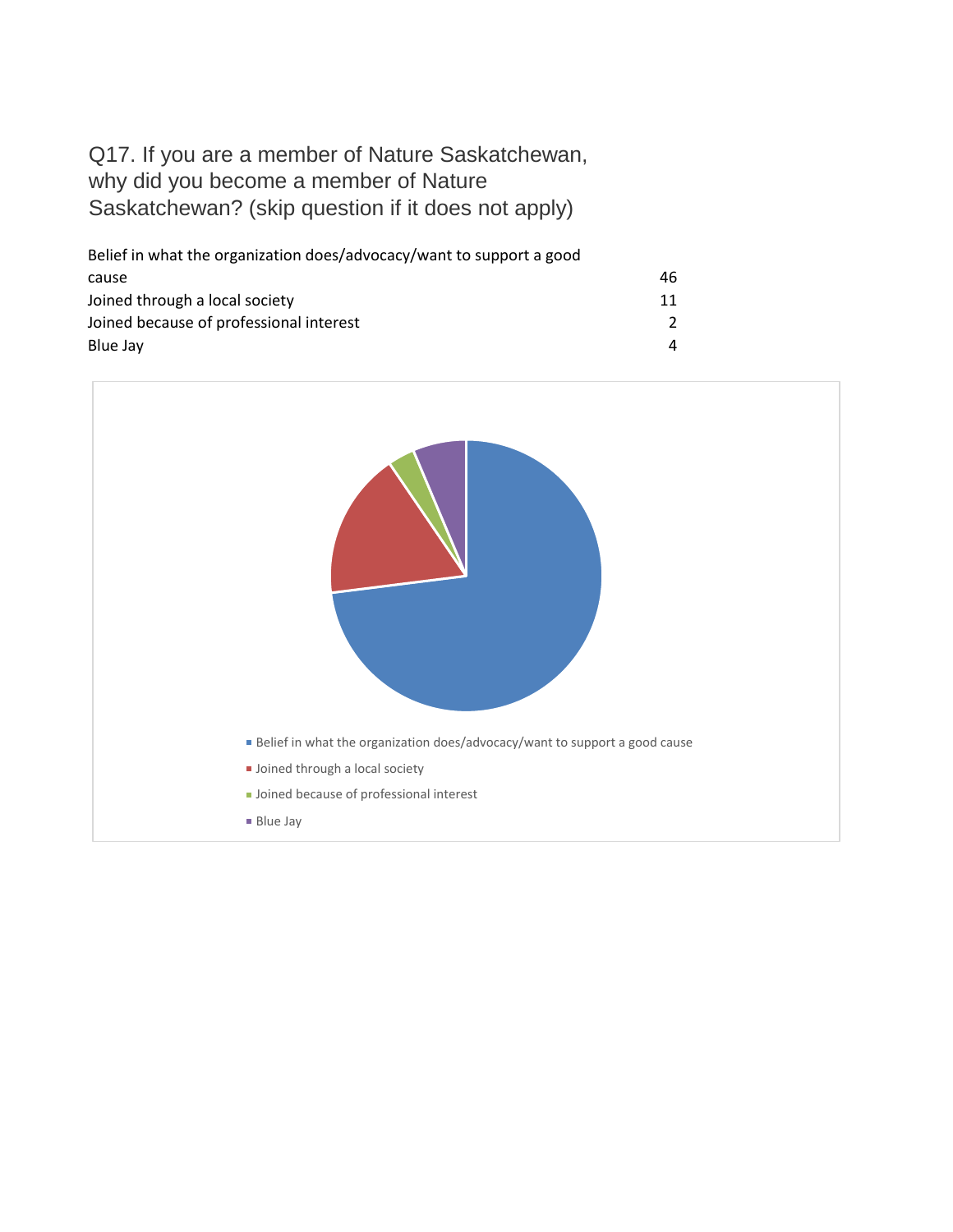Q18. If you are a former member, why are you no longer a member of Nature Saskatchewan? (skip question if it does not apply)

#### **Responses:**

· Not sure if nature sask is effective ; membership fee not tax deductible would rather donate and get tax receipt

- · Just never got around to it / involved in other things / no one asked me?
- · Missed renewal notice?
- · It was along time ago. My parents signed me up. I guess they didn't renew.
- · Just keep forgetting to go on the website and sign up!
- · Just haven't renewed
- · Limited returns; seems useful for those who are employed or direct, but not for outsiders
- · Did not renew.
- · I need a membership form mailed to me. I don't have a printer.
- · Forgot to renew

· There's only so many groups and associations that I can directly support and in which I can take an active role + Covid doesn't help anything!!!

- · Simply forgot to renew my membership
- · I have not sent in my check.

· I am or have been a member of several environmental organizations and tend to rotate my membership between these oranizations

- · Member of Saskatoon Nature Society, so thought that would suffice.
- · I was / am so busy with my volunteer work with Nature Regina, Naomi Klein Network, Climate Action lobbying and education.
- · Time. I find it difficult to commit time for involvement.
- · I didn't feel like my membership really meant much or got me involved in anything

· Lack of engagement. Limited opportunities to connect with other

members. Not feeling like I fit into the demographic, particularly age.

Little formal and stuffy

· forgot to pay dues

forgot to pay membership

· I struggle to keep track of whether or not my membership is up to date. I remember to purchase a membership when I'm buying other things from the online store.

· Allowed it to lapse for no good reason.

· Moved away from SK and never rejoined after retiring here. The lack of a local chapter nearby discourages one from becoming an active member.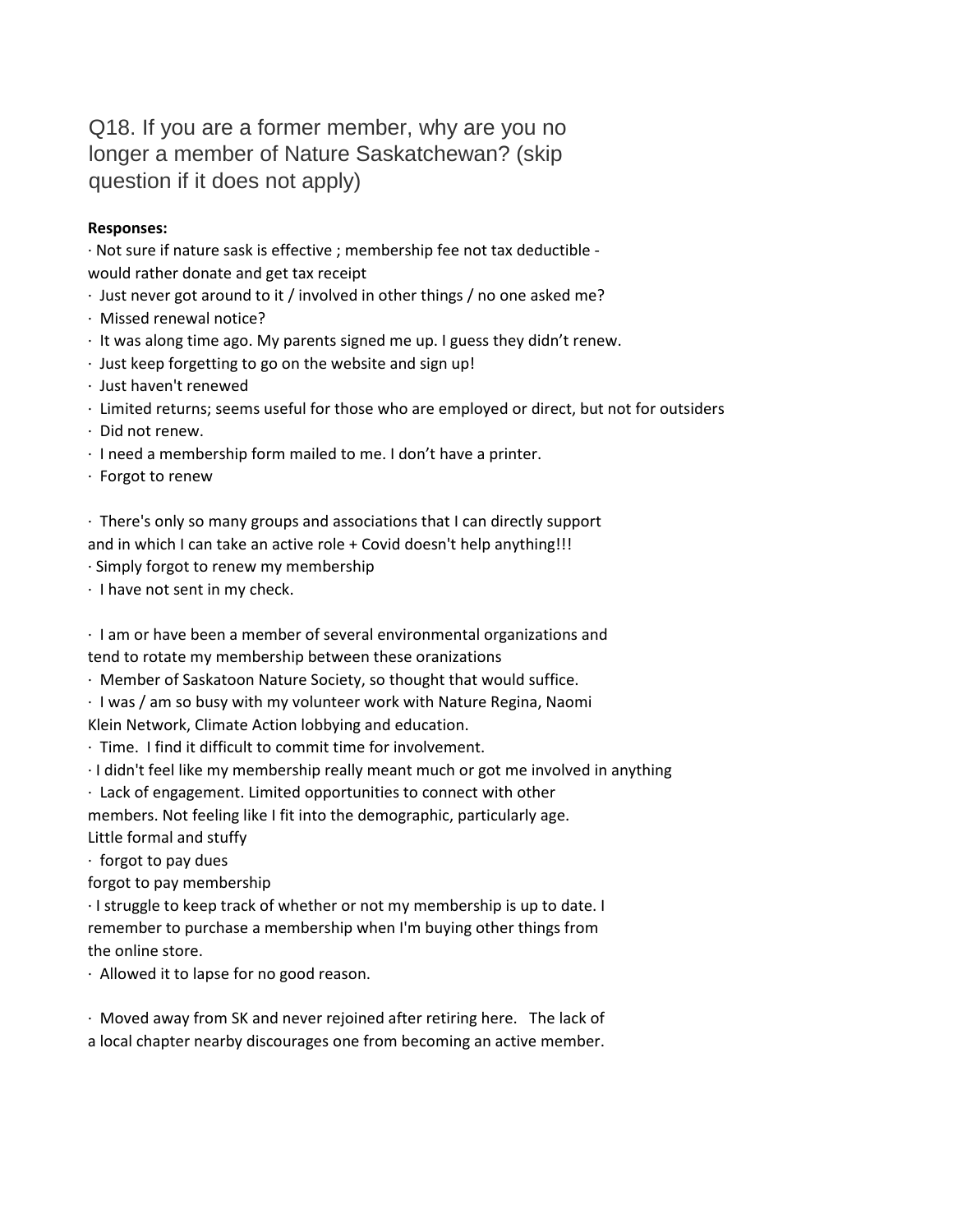# Q19. How interested are you in becoming a member of Nature Saskatchewan in the future?

| Very interested       | 88  |
|-----------------------|-----|
| Somewhat interested   | 136 |
| Not so interested     | 34  |
| Not at all interested | 16  |
| Not sure              | 74  |

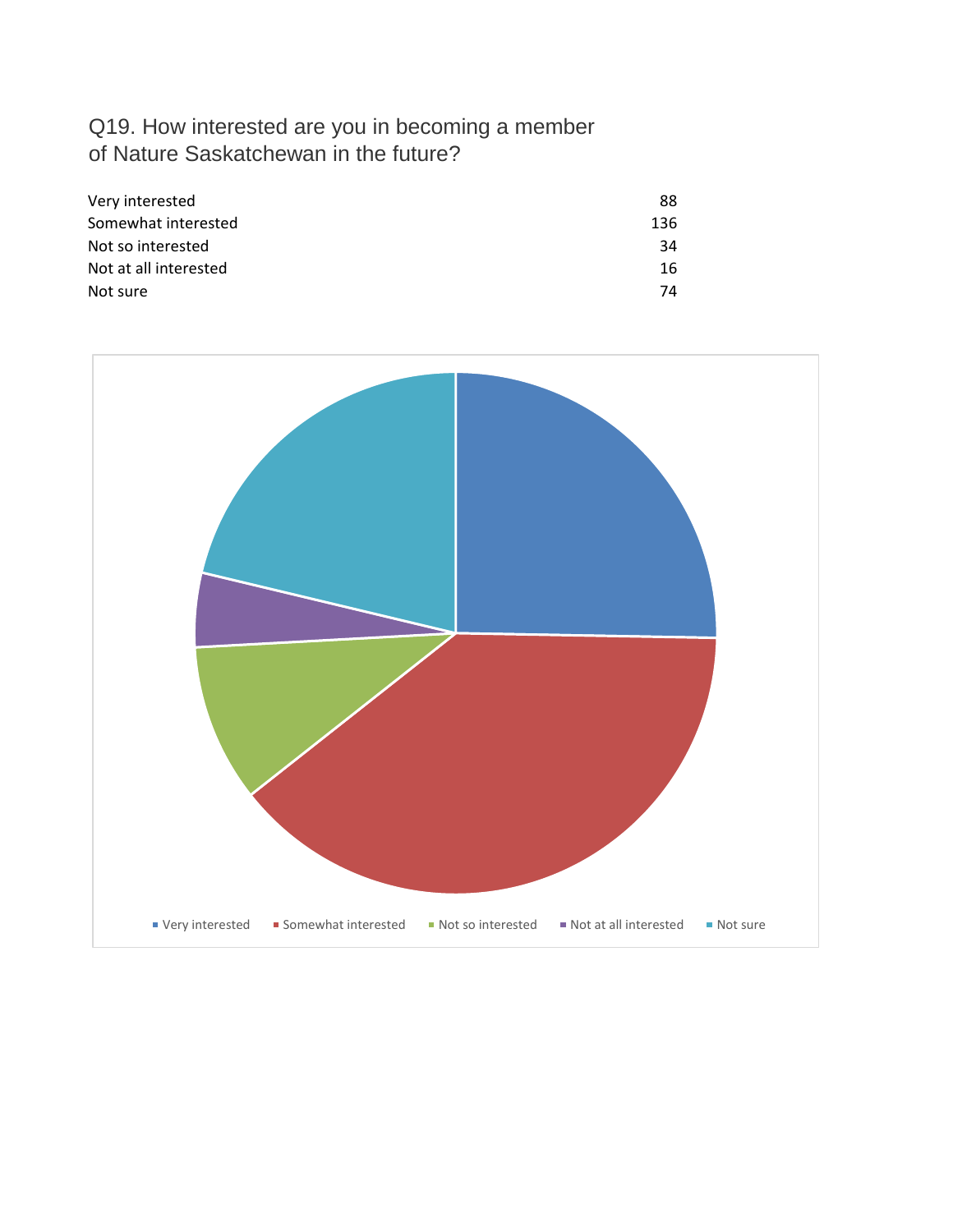# Q20. Please indicate the gender you identify with



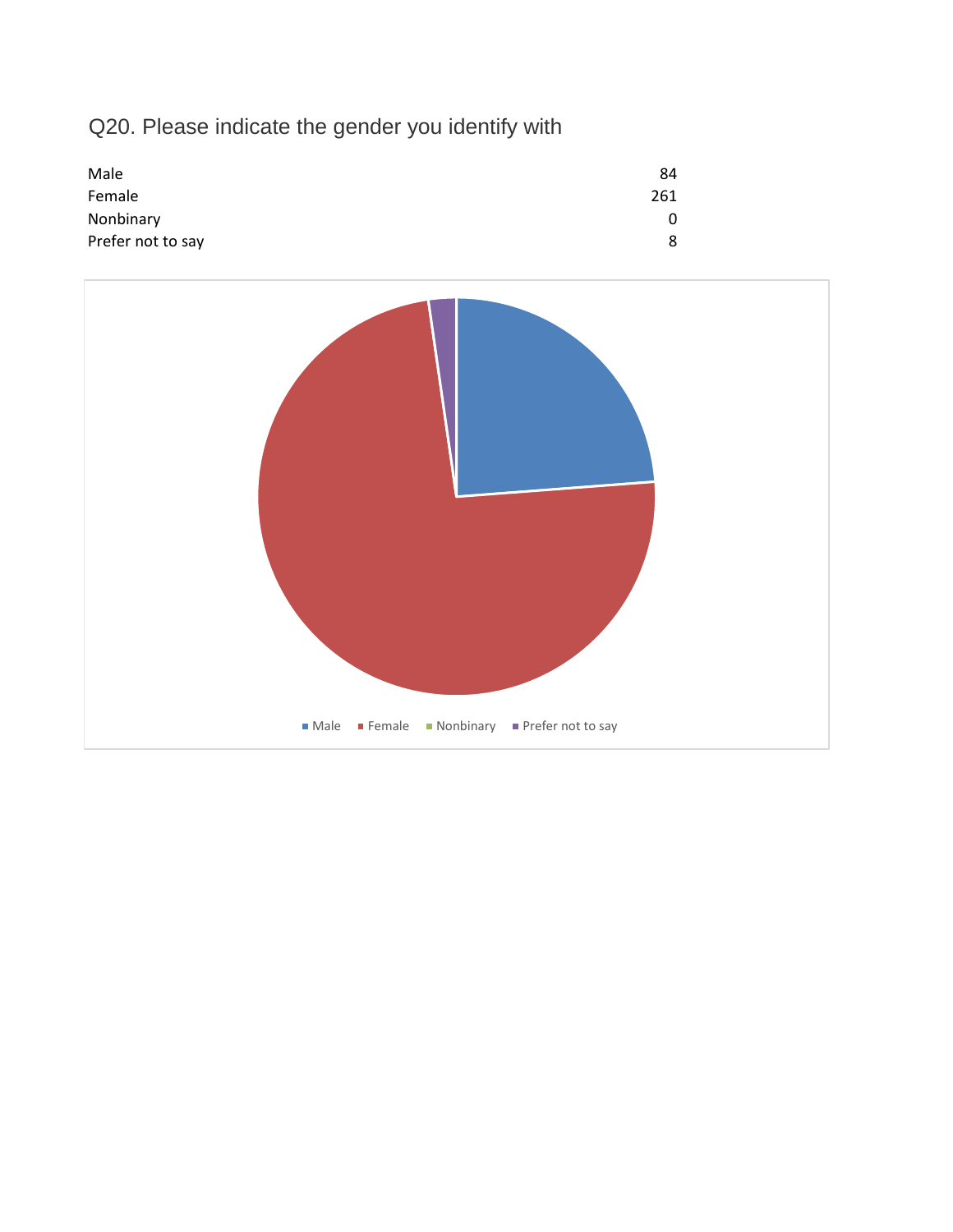

Q21. Do you have children under the age of 18 living with you?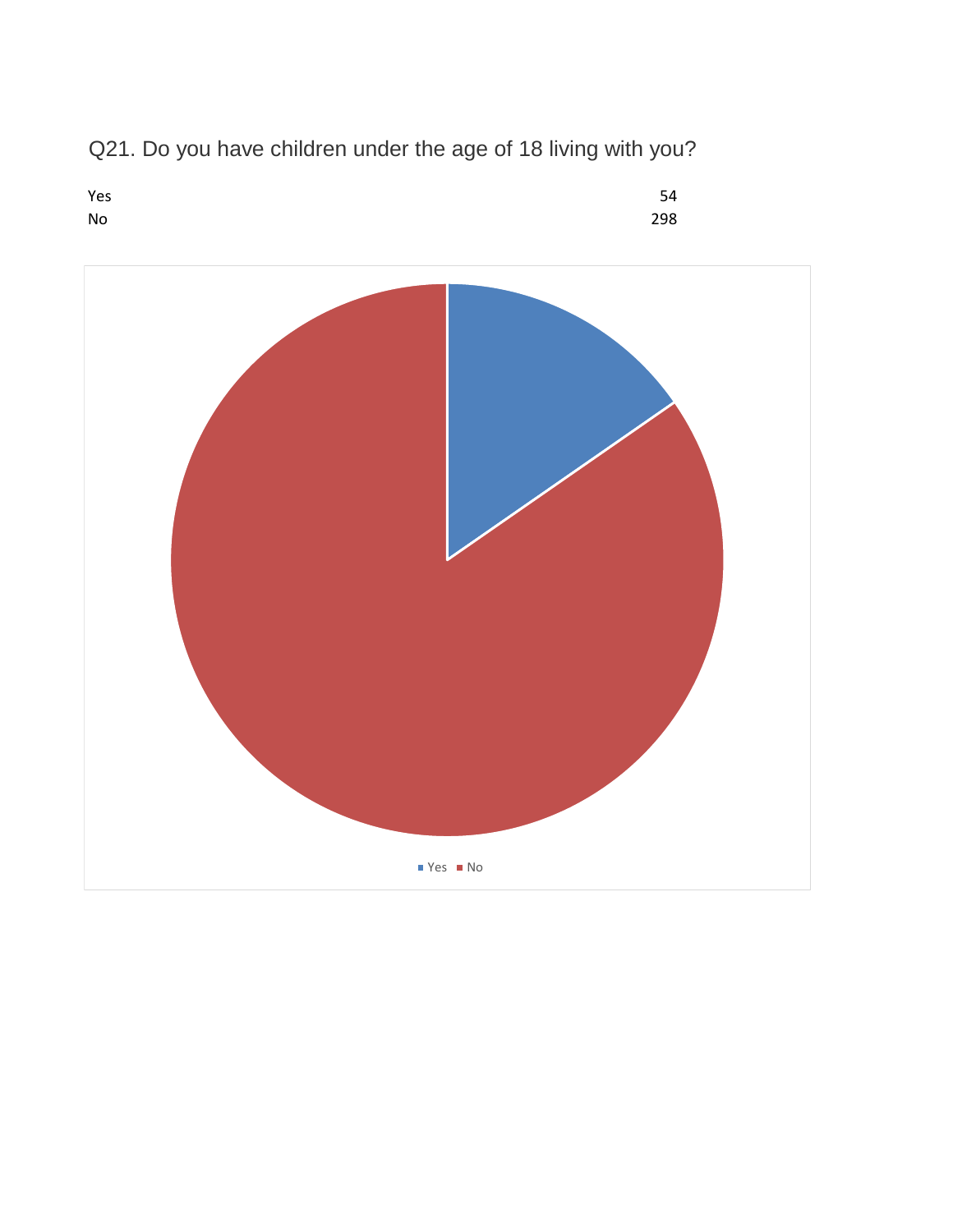# Q22. Are you retired?



 $Yes = No$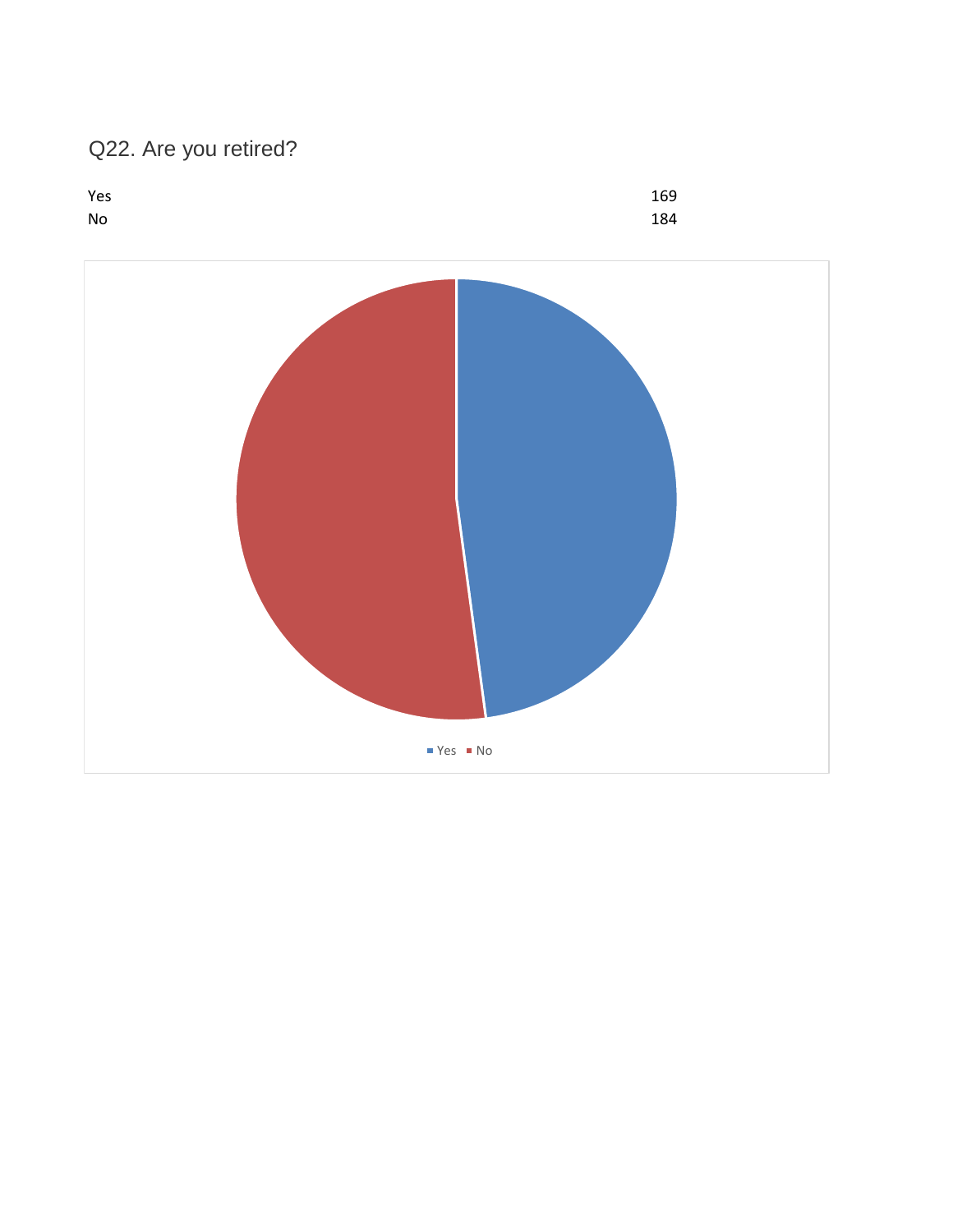# Q23. Are you:

| An Indigenous person that is First Nations, Metis, or Inuit | 17  |
|-------------------------------------------------------------|-----|
| New to Canada (moved to the country in the last 5 years)    |     |
| <b>Neither</b>                                              | 316 |
| Prefer not to say                                           | 16  |

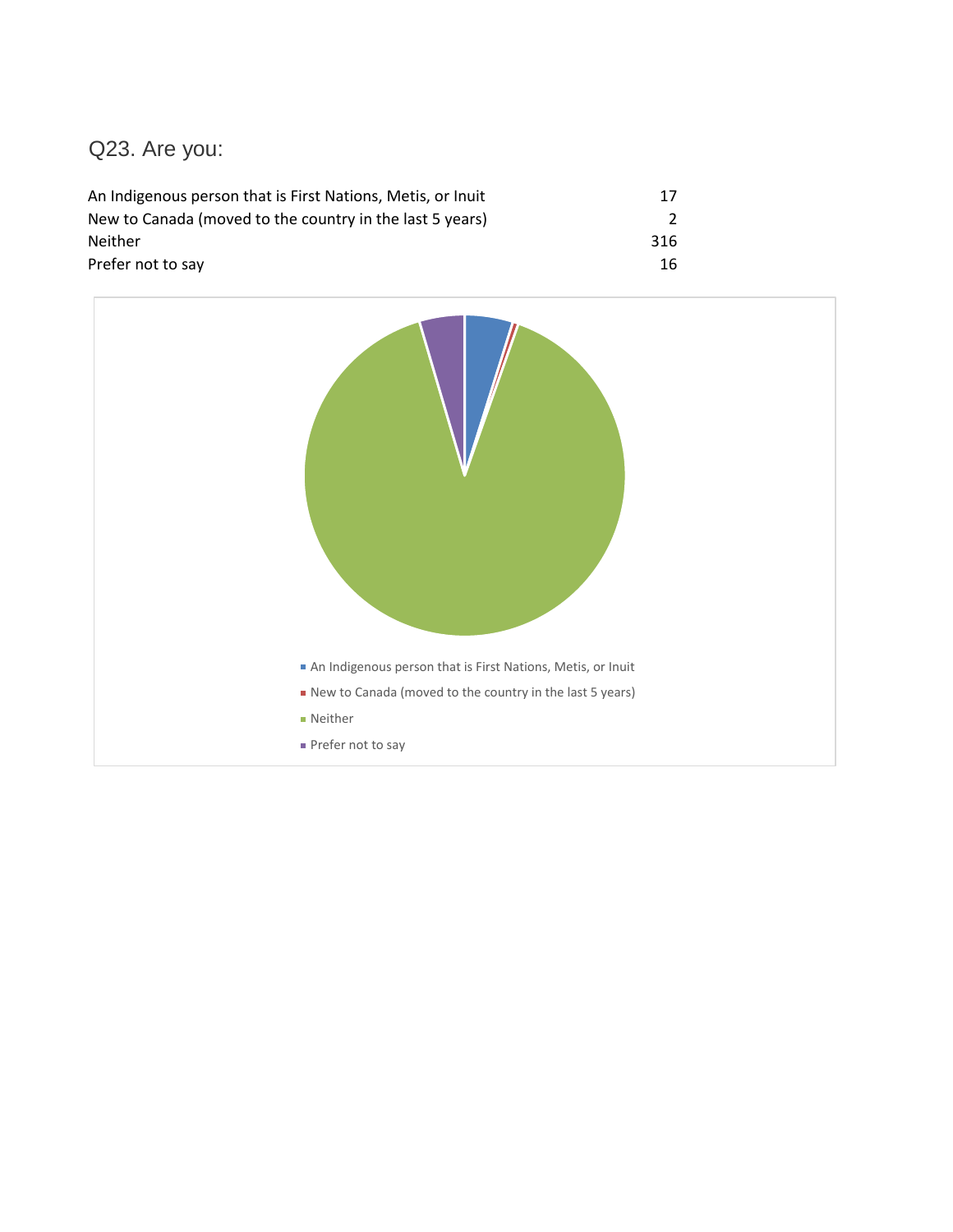Q24. What is the highest level of education you have achieved?

| Some high school                           | 12  |
|--------------------------------------------|-----|
| Completed high school                      | 32  |
| Some technical school or college           | 23  |
| Completed technical or college diploma     | 66  |
| Some university                            | 36  |
| Completed undergraduate university degree  | 110 |
| Completed graduate degree (Masters or PhD) | 66  |
| Prefer not to say                          | 8   |

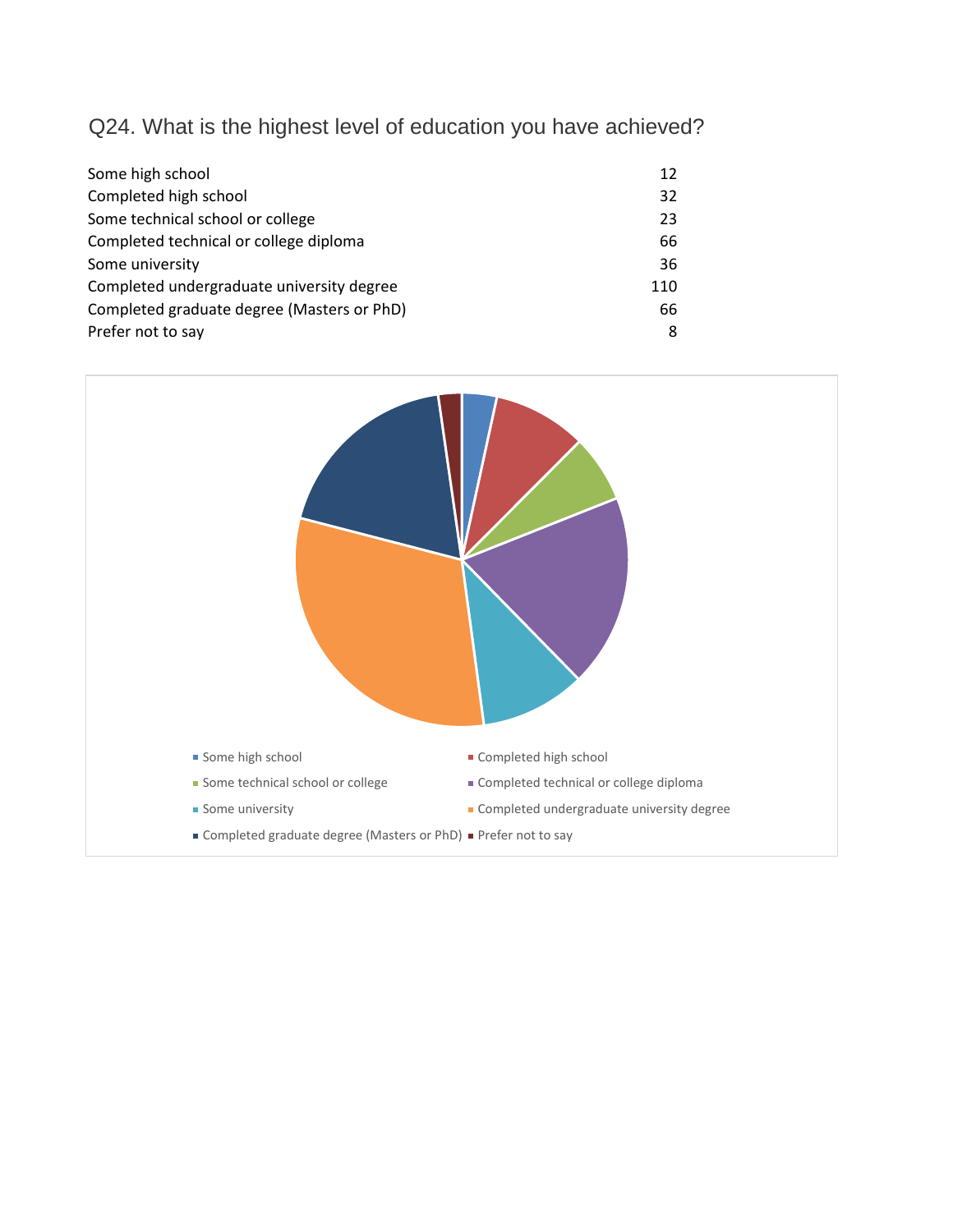# Q25. What is your annual household income before taxes and deductions?

| Less than \$30,000                | 24  |
|-----------------------------------|-----|
| \$30,000 to just under \$60,000   | 53  |
| \$60,000 to just under \$90,000   | 63  |
| \$90,000 to just under \$120,000  | 46  |
| \$120,000 to just under \$150,000 | 22  |
| \$150,000 or more                 | 24  |
| Prefer not to say                 | 117 |

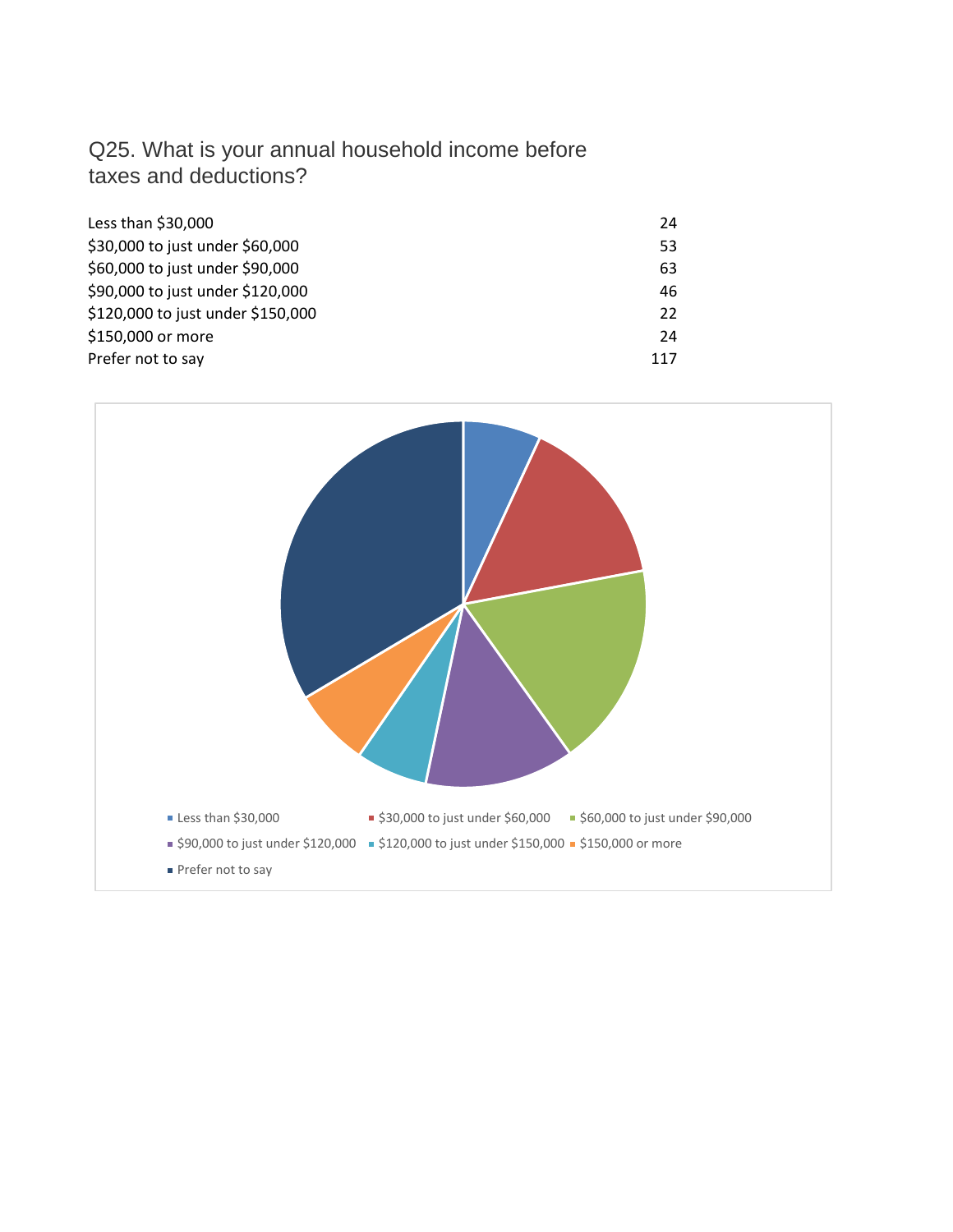# Q26. Do you have any closing comments about Nature Saskatchewan?

· Have been associated with the Loggerhead Shrike program.

· I feel the org focuses too much on education initiatives and not

enough on advocacy and actual conservation protection/ restoration.

- · just interested to find out how it works
- · I really enjoy the resources available on the website for kids. Thank you
- · During CoVid seems to be excellent time to educate our citizens

of all aspects of our natural environment and benefits.

- · Would just like to learn more about it.
- · get the word out! this province needs reform fast before we deplete what we have - thanks for your work!
- · Thank you for all the good work you do!
- · I support your work and encourage you to continue.
- · Keep up the good work!
- · Keep up the good work.

Nature and the environment are going to need all of the help they can get.

· Please continue with your programming.

· Sounds like something I would like to know more about

· Yes; I am writing a multi-part article on conservation in Western Canada; I'll go to your website to find out more about your landowner initiatives.

· Love the organization!

· Have fun..wish i knew more..i always respect nature..she lives

· I do not live in SK, but I'm curious to learn about nature conservation organizations in other provinces.

· Keep fighting the good fight!!!

· membership maintenance, bringing back lapsed memberships, sending out directed information based on membership category(annual, life) and donor status, while mundane. Active involvement in the membership is very important to not loose contact. Who is contacting lapsed members?

· I'd like to see Nature Sask continue to raise its profile. Not enough people know about NS.

Lots of amazing things NS currently does. Keep up great work!

· I believe Tom Gentles was once involved with Nature

Saskatchewan. I learned about it from him when we were both members of the Regina Archaeological Society.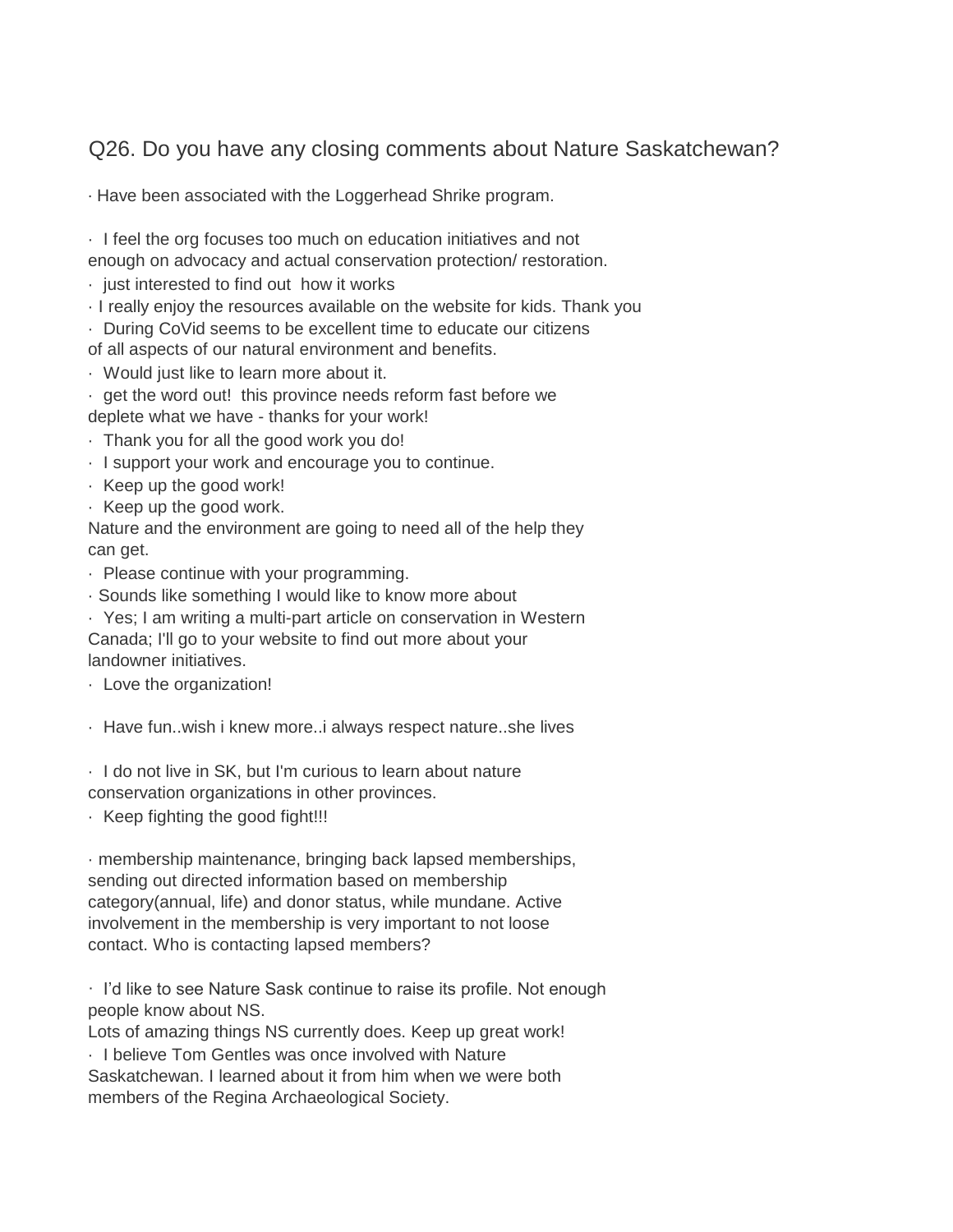· I have heard of it but that's about it. Interested to learn more.

- · This is new to me I'm not familiar with this program but am interested
- · keep up the good work
- · It would be helpful to share your information with the local libraries.

· I am familiar with Nature Sask and follow closely on social media. I don't have kids and only have half an acre of land so most of the programs don't apply to me.

· Keep up the good work.

· I would like to learn more about projects that support biodiversity and habitat, advocacy, and landowner stewardship

· Keep up the good work

· I'm extremely interested in the land owner stewardship programs. This is something I'm very passionate about but have never heard of. You also need more social presence that goes beyond birds... I thought it was all about birds to be honest (still important but wow! Had no idea you do so much!)

- · Thank you for your good work!
- · I am involved with Nature Regina and take part mostly through it.
- · Thank you for your endeavours!
- · Great staff and the board members I've known are also wonderful people
- · I would like to see the magazine and look at information on a website
- · Keep going! Our nature needs help.

· Confusion between your organization mandate and that of Nature Conservancy. Would like to see more maintained and interpretated trail systems thru south and central sask, or if they exists, better promotion of them to the general public.

· So thankful some people are giving their time and resources in helping to preserve the land for future generations to enjoy.

· I would like to see stronger advocacy (more action) toward conservation of natural environments in Saskatchewan

· Keep up the excellent work

· I am interested but I have recently moved to B.C. (showed that I lived in Saskatoon). I appreciate your informative emails and am able to pass on relevant info to family and friends. Thank-you.

· Would like to see NS continue to reach a larger audience , even though that audience may not be interested in becoming members

· I would like to know more about the organization and how to join.

· Looking forward to learning a little more about it.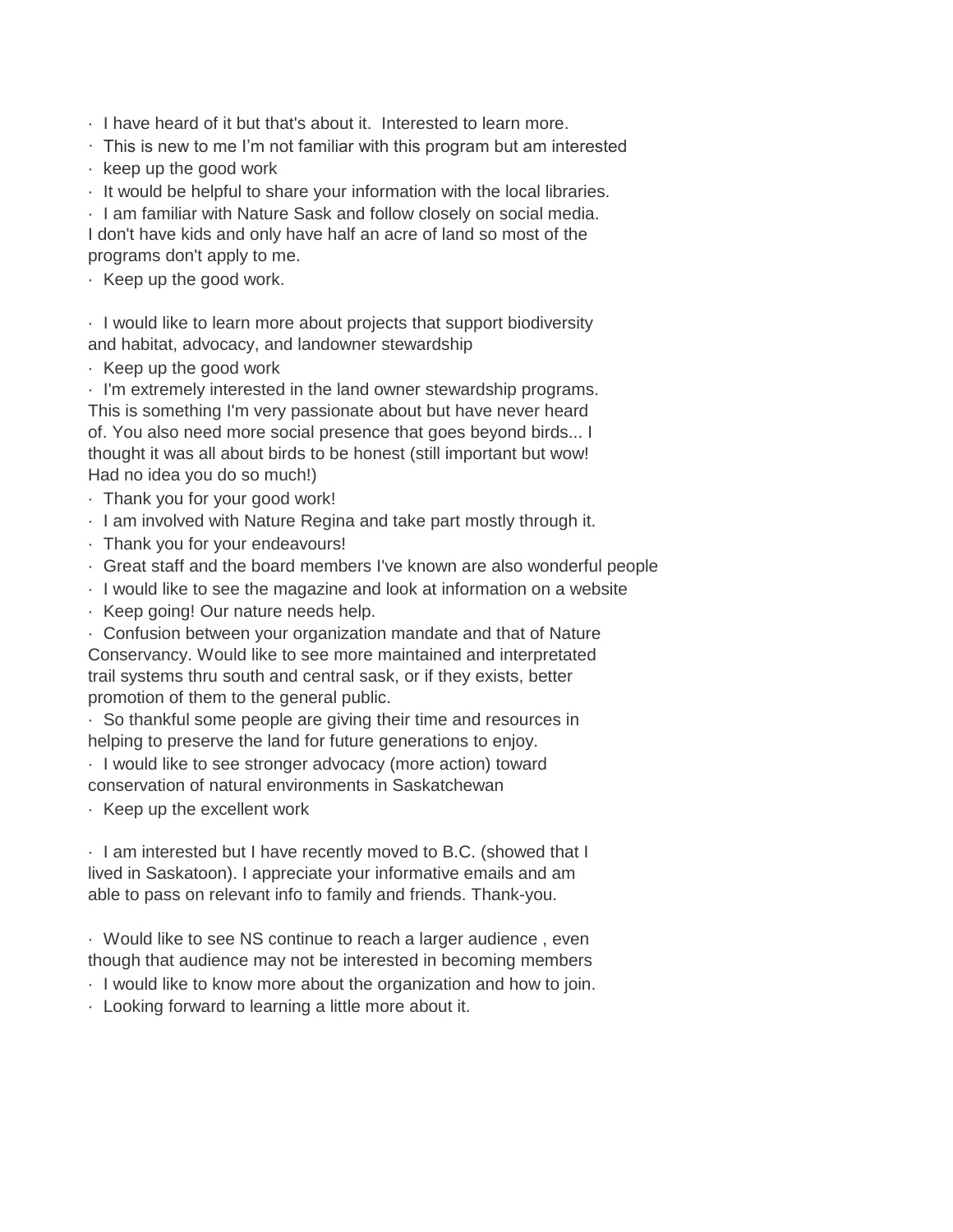· I appreciate staying updated through social media posts including the descriptions and photos provided. My request is that this group includes accessibility testing when producing content and files. Refer to the accessible Canada act as well as WCAG 2.1 requirements found online to creating accessible content so all can experience this information.

· Keep up the great work.

- · Keep up the great work!
- · Thank you

· Worthwhile organization; some priority alignment may be useful to limit extended effort on too wide a variety of projects.

- · Would like learn more about it
- · I am happy you exist. Thank you
- · Keep up the good work! You are visible and seem to have a cohesive, friendly team.
- · Thank you for contributing to the community.

· I'm interested in information and content that helps me learn things for my own interests. I'm completely overwhelmed by climate and natural history disasters, requests for petitions, requests for me to contact members of government, requests for money. Please don't.

- · Keep doing your good work
- · Thank you for your help in preserving Saskatchewan's land and animals!
- · NS does very important work for the people and wildlife in our province
- · A wonderful organization
- · Unfortunately fighting an uphill battle.( not a criticism )

· We ranch at Biggar Sask using the principles of holistic management (regenerative agriculture). and have noticed an increase of many native species especially song birds.

- · Great organization
- · In the words of Kirk Wipper, "keep up the good work old moose. "

· I would like to see Nature Saskatchewan have a greater presence in Southeast Saskatchewan - Estevan area.

· Saskatchewan parks must ban single use plastic styrofoam disposable utensils

· As I said, I've read Blue Jay but find that it's mostly just an academic paper with a little dressing - it's not for ordinary people. Also, I've found NS to be mostly bird-centric, or at least that's my impression.

· You do a lot of good work, and great in cooperation with Nature Regina and others..I think we all need to become way more political with Climate Action demands of all levels of government. They try to silence non-profits by threatening loss of charitable status, but what kind of world will we have if big business and industry continue to destroy, toxify habitats, burn fossil fuels, and we experience ecosystems collapse?

· I wish it would allow me to contribute more to the nature conservation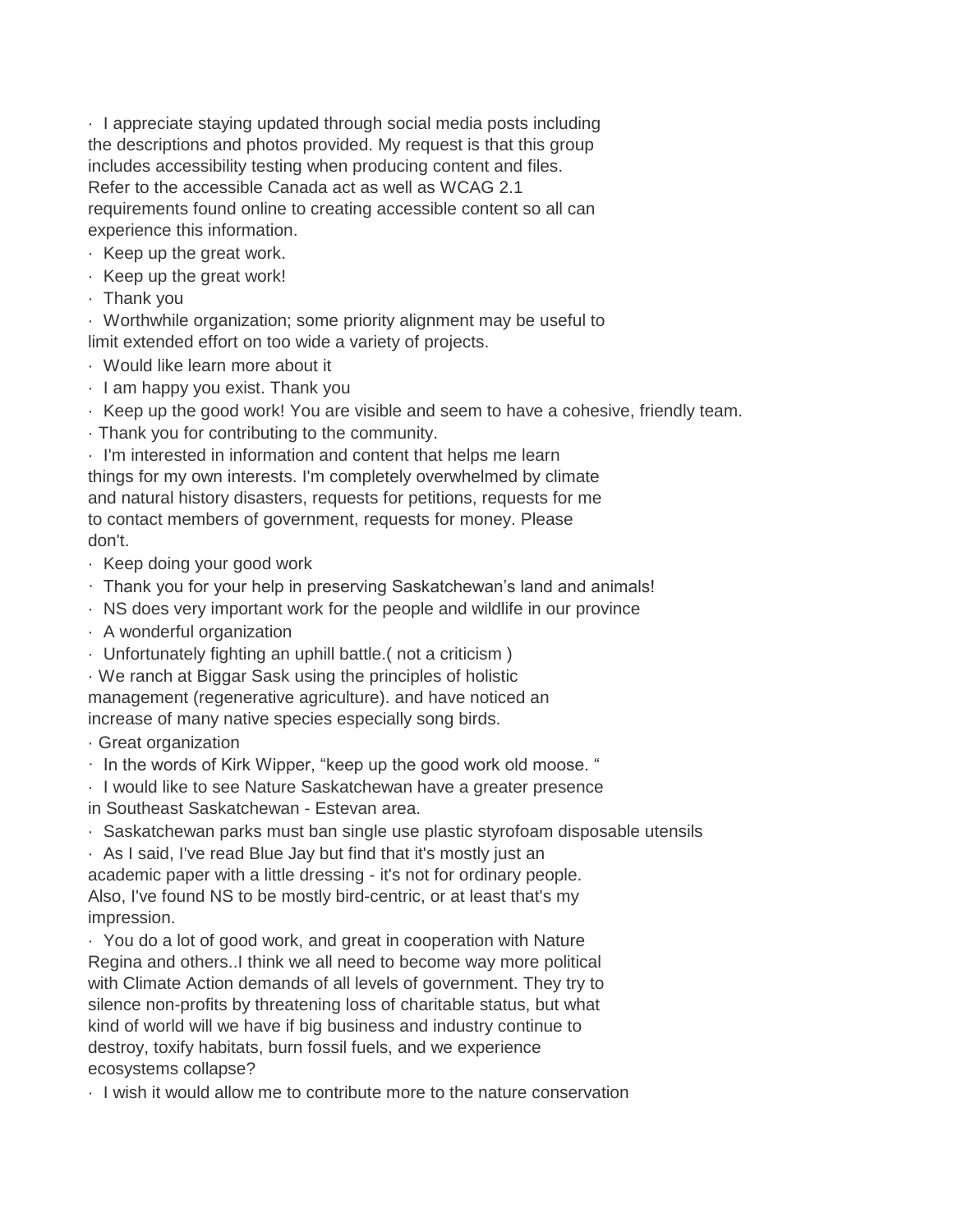· Keep up the great work!

· Feels like a bit of a closed box for existing naturalists in the oldschool sense. I think there is a lot of opportunity to grow. How does it help the public? How can it contribute to an environmentally minded community and bring people together to make positive changes to our province? How can it educate folks who are not already naturalists?

· I have full intentions of becoming a member starting in 2021. I will also be using it as a Xmas present option ( i.e purchasing a membership for a family member). I just need to get around to the paperwork....

· I feel like there are lots of "nature organizations" all focussed on conservation and education. SK is small. Not sure why they don't all get together to do something big and meaningful rather than a bunch of small membership programs.

- · I think you have amazing staff.
- · Great organization... keep up the good work!
- · I do miss the paper that members used to receive
- · Keep up the great work. Let me know how I can help expand you influence.
- · Thanks, and keeping building on reaching out and getting name out there.
- · I get Nature Saskatchewan and Nature Regina confused.
- · Great organization that more people should belong to.

· An important and very solid organization in my experience. I hope it continues to grow and improve, and is successful in addressing its mandate.

· Encourage people to submit more citizen science items for the Blue Jay and website such as rare bird sightings, pictures of flowers with their names, pictures of butterflies to help with identification, more information on the effects of climate change and suggestions of small things that might help our natural world, for example solar powered wind turbines.

· Please set up an office in the South East area. I worry about the natural preservation of our wild flora and fauna due to big farming and oiling industry. Natural wild land is being constantly cultivated and there are fewer and fewer animals in our area as well as plants.

- · Good survey!
- · Need more active environmental lobbying.

· Nature Sask is great, keep up the good work. I would love to see more advocacy from you. Not nearly enough. Thanks!

· I didn't realize they were involved in so many initiatives. Well done!!!

· Keep up the good work

Think it is very important to target young people as they will determine, in many ways, our future

· Thank you for all that you do!